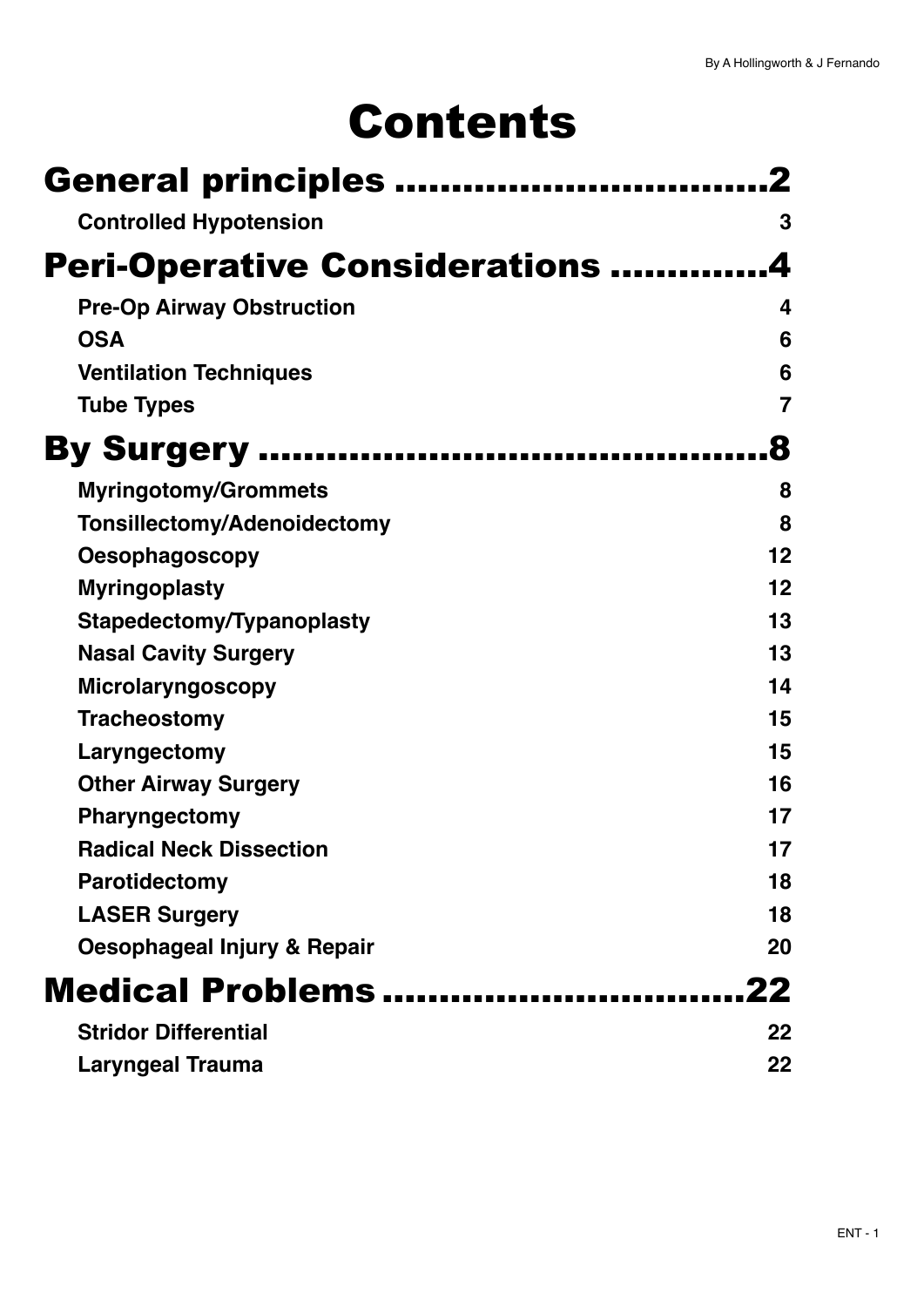# <span id="page-1-0"></span>General principles

### Airway

- shared
- manipulated by surgery (bleeding, resection)
- good communication essential
- protection of surrounding structures unable to access them eg eyes
- via ETT:
	- ‣ south RAE good for nasal & much oral surgery
	- ‣ nasal tube optimum oral access
- use sux, miva, inhalationals, propofol or remi TCI
- flexible LMA used more and more:
	- ‣ adv:
		- adequate protection against aspiration blood & debris
		- ↓complications of tracheal intubation
	- ‣ disadv:
		- but can be displaced intraoperatively
		- ↓surgical access
- SV vs IPPV:
	- ‣ NMB often not required
	- ‣ many favour SV to ensure bag movement indicative of patent airway
	- $\rightarrow$  alts to sux to avoid myalgia:
		- mivacurium 0.15mg/kg = block for 15mins
		- alfentanil 30mcg/kg
		- remi 3mcg/kg

### Airway Mnemonics

- Risk of diff BMV = rarely mnemonics offer much benefit:

- $\triangleright$  R adiotherapy
- ‣ M ale
- ‣ O SA
- ‣ M allampati III, IV
- ‣ B eard
- Risk of diff SGA placement:
	- ‣ R restricted mouth opening
	- ‣ O abstracted airway
	- ‣ D disrupted airway
	- ‣ S tiff lungs
- Risk of diff surgical airway:
	- ‣ S urgery/disrupted airway
	- ‣ H aematoma/infection
	- ‣ O bese/access problem
	- ‣ R adiation
	- ‣ T umour

### Deep or Light Extubation

- considerations:

- ‣ bleeding in airway coroners clot
- ‣ laryngospasm never extubate in-between deep or light
- deep suited for SV
	- ‣ continue or deepen volatile
	- ‣ preoxygenate, place on side, head down, guedel insitu, check regular respiration, extubate
	- ‣ must have skilled PACU staff with anaesthetist immed available if problems

- light suited for IPPV

‣ brief period of coughing & restlessness - may worsen bleeding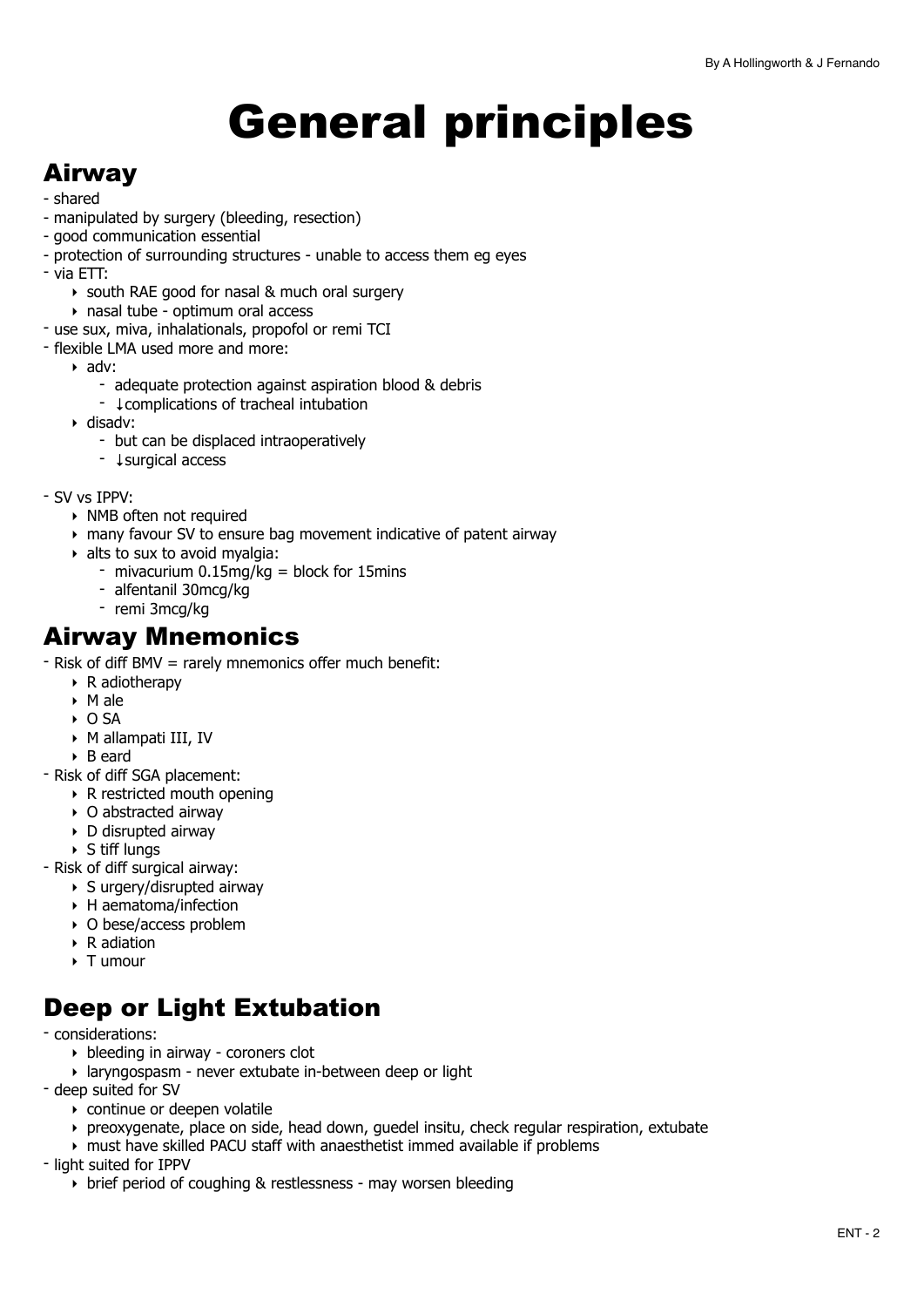‣ reverse, suction, wait until nicely awake and coughing

### Throat packs

- remove before extubation
- systems to ensure removal :
	- ‣ tie to ETT
	- ‣ identification sticker on pts head
	- ‣ include pack in scrub count
	- ‣ always laryngoscopy prior to extubation
	- ‣ reminders all over place including near SpO2

### Nasal Vasocontrictors

- cocaine 4-10% (max dose 1.5mg/kg)
- adrenaline (1:100,000 1:200,000)
- spray, paste, gel, soaked swabs, infiltration

### Remifentanil

- good for many ENT procedures that are intensely stimulating but not too painful afterward:

- ‣ middle ear surgery
- $\rightarrow$  head & neck surgery controlled hypotension  $\Rightarrow$  ‡bleeding
- ‣ parotidectomy IPPV without relaxant
- ‣ laryngoscopy attenuates HTN response
- IV fluid load
- glycopyrulate if HR drifts down
- give morphine prior to end of OT
- Clonidine can attenuate hypertension postoperatively
- ketamine can attenuate Remi induced hyperalgesia

# <span id="page-2-0"></span>Controlled Hypotension

- goals: ↓blood loss, ↓transfusion rate, ↓operating time, ↓platelet consumption related coagulopathy post op
- 2 options for target:
	- ‣ if ASA 1/2: ↓MAP by ⅓ of their baseline
	- ‣ If ASA 3/4 or co-morbidities as below: 20% of baseline MAP
- contraindications:
	- ‣ IHD
	- ‣ PVD
	- ‣ uncontrolled HTN
	- ‣ DM
	- ‣ severe anaemia
	- ‣ haemoglobinopathies
	- ‣ stroke
	- ‣ hepatic & renal impairment
- Methods to achieve MAP target:
	- ‣ regional
	- $\triangleright$  GTN
	- ‣ Remi
	- ‣ volatile
	- ‣ ß blocker
	- ‣ clonidine/dex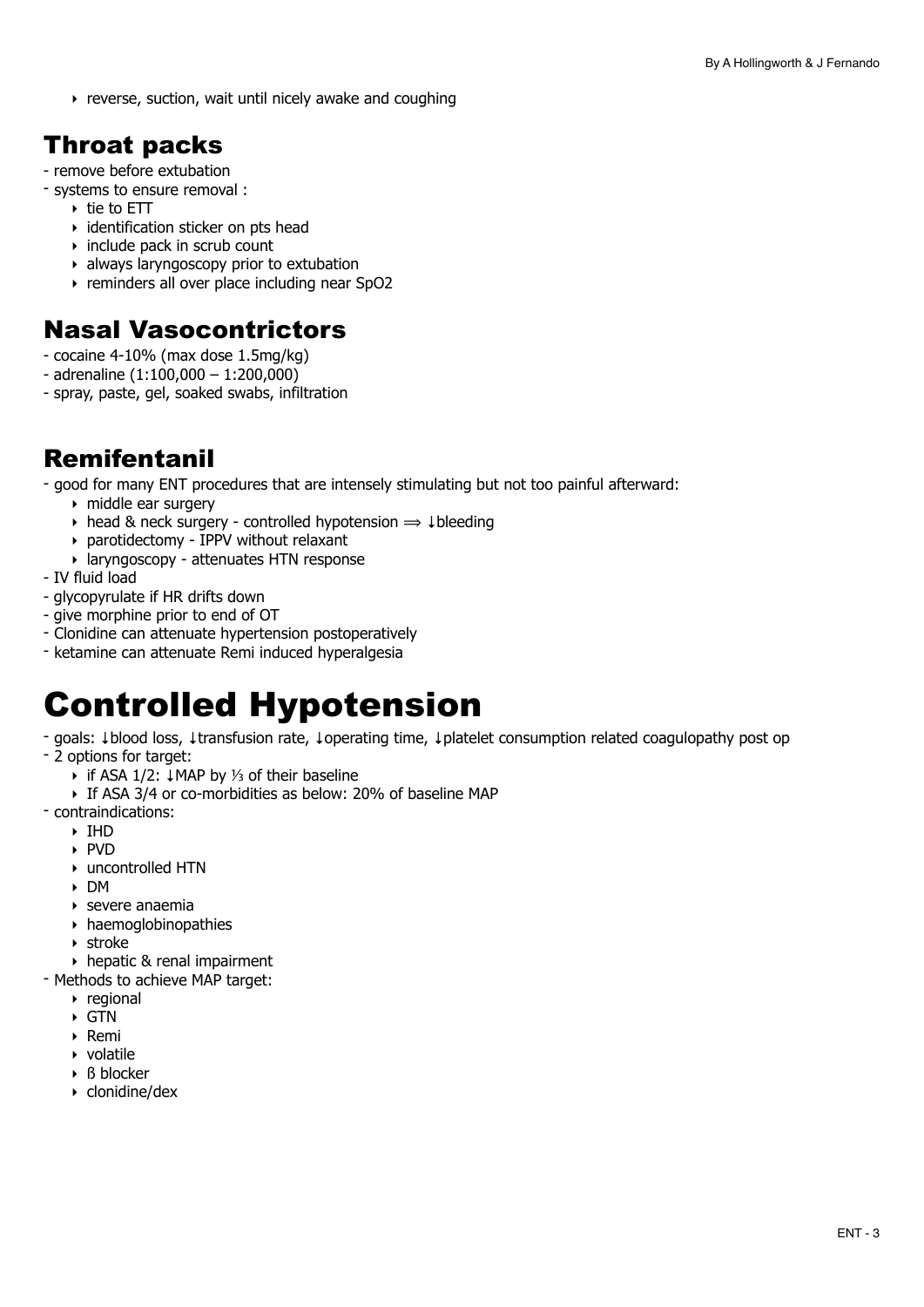#### Table 1 Drugs used to deliberately induce hypotension

| Drug            | Administration and dose                            | Advantages                                                                                                           | Disadvantages                                                                                          |
|-----------------|----------------------------------------------------|----------------------------------------------------------------------------------------------------------------------|--------------------------------------------------------------------------------------------------------|
| Volatile agents | As required                                        | Convenience and familiarity if already being used for anaesthesia                                                    | Prolonged recovery<br><b>PONV</b>                                                                      |
| Remifentanil    | As required                                        | Convenience and familiarity if already being used for anaesthesia                                                    | Need for additional opioids after operation<br>Acute postoperative opioid tolerance                    |
| SNP             | Infusion<br>Up to 1.5 $\mu$ g kg min <sup>-1</sup> | Venous and arteriolar dilatation<br>Potent and reliable hypotension<br>Rapidly titratable (half-life $\sim$ 2 min)   | Reflex tachycardia and tachyphylaxis may limit its effects<br>Rebound hypertension<br>Cyanide toxicity |
| GTN             | Infusion<br>$10-400 \mu g \text{ min}^{-1}$        | No dangerous breakdown products                                                                                      | Venodilator only<br>Less efficacious than SNP<br>Tachyphylaxis                                         |
| Clonidine       | Infusion or bolus<br>$1 \mu g kg^{-1}$             | Vasodilatation with heart rate control<br>Analgesic properties<br>Ease of administration<br>Not negatively inotropic | Postoperative sedation<br>Rebound hypertension after stopping infusion                                 |
| $B$ -blockers   | Depends on drug                                    | Vasodilatation with heart rate control<br>Ease of administration                                                     | Bronchospasm<br>Negatively inotropic<br>Metabolic effects                                              |
| Magnesium       | <b>Bolus</b><br>20-60 mg $kg^{-1}$                 | Vasodilatation with heart rate control<br>Analgesic properties<br>Ease of administration<br>No rebound hypertension  | Modest decrease in blood pressure<br>Prolonged neuromuscular block                                     |

# <span id="page-3-0"></span>Peri-Operative Considerations

### <span id="page-3-1"></span>Pre-Op Airway Obstruction

#### Assessment

- obstruction may be:
	- ‣ supraglottic
	- ‣ glottic
		- commonest  $@$  larynx  $\Rightarrow$  stridor
- ‣ subglottic
- causes:
	- $\rightarrow$  adults = (commonest first)
		- tumours
		- haematoma
		- infection
	- ‣ children:
		- infection Hib vaccine nearly eliminated epiglotitis
		- foreign body
- exhaustion or ↓LOC ⟹ immediate intervention
- features of upper airway obstruction:
	- $\rightarrow$  long slow inspirations with pauses in speech
	- ‣ recent marked ↓ex tolerance
	- ‣ dysphagia, drooling unable to swallow saliva
	- ‣ critical obstruction:
		- stridor @ rest = ↓airway diameter by at least 50%
	- worsening stridor during sleep/supine
- gather info:
	- ‣ vitals: ↓SpO2/PaO2 or ↑PaCO2 = late sign
	- ‣ lat Cx spine
	- ‣ CT/MRI
	- ‣ ENT flexi nasoendoscopy:
		- straight forward access to larynx
		- ability to seat LMA
		- friable surfaces where DL/VL would do harm
	- ‣ quick look VL with topicalisation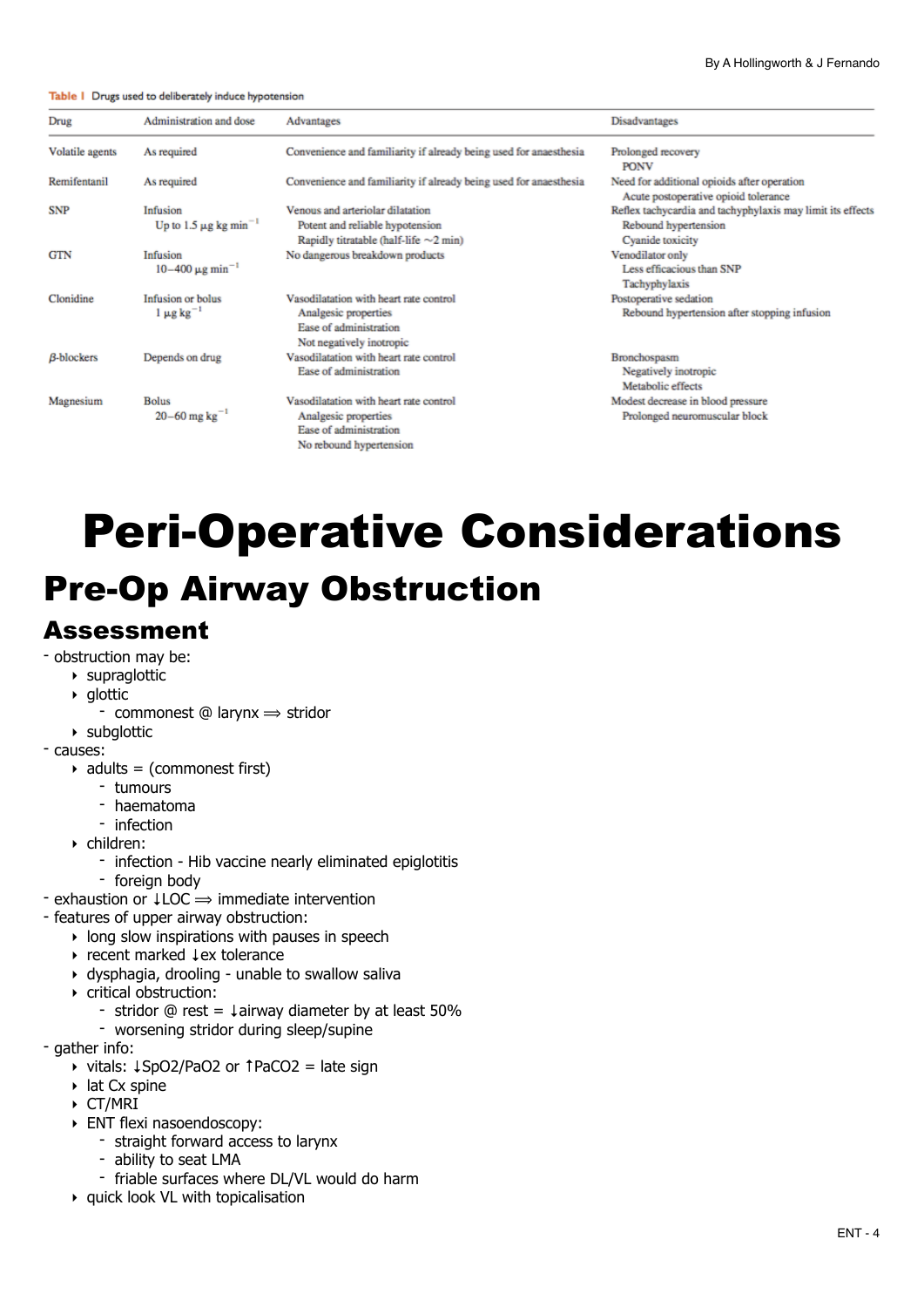### Management

#### **Emergency**

- heliox FM (79% helium, 29% O2) can improve flow past obstruction  $\rightarrow$  can add additional O2 via Y connector
- problems in intubation:
	- ‣ obstruction worsened by:
		- lying flat
		- induction  $\Rightarrow$  loss of pharyngeal tone
		- bleeding or laryngospasm
	- ‣ hard to identify laryngeal inlet due to distortion
	- $\rightarrow$  stenosis  $\rightarrow$  tube passage difficult

#### Planning Intubation (SupraGlottic Tumours)

- little evidence either way
- IV induction agents & NMBs carry risk of CICO
- indications for sport ventilation:
	- ‣ Mediastinal surgery
	- ‣ bronchopleural fistula
	- ‣ laryngeal trauma
	- ‣ FB
- Few options awake is always safest option
- DL under **deep inhalational** anaesthesia only if awake intubation or awake trachy feasable:
	- ‣ sevo or slow titrated TCI propofol
		- ↳ may take time due to ↓MV
	- ‣ once deep spray larynx with LA
	- ‣ only likely option in children
	- ‣ if unable to identify glottic opening try pressing on chest and watch for bubbles
	- ‣ contact bleeding:
		- epiglottic tumours very likely to bleed
		- 1st attempt is best attempt
		- use bougie to pass tumour
	- ‣ procedure:
		- do not insert of OPA during light anaesthesia  $\Rightarrow$  coughing, spasm  $\Rightarrow$  obstructed airway
		- pre topicalise nose awake with unilateral sniffing of co-phenylcaine
		- scrubbed surgeon & rigid bronchoscope present
		- sevo induction, do not assist ventilation, allow CO2 to rise
		- insert NPA if obstruction
		- only attempt laryngoscopy if pupils convergent & miotic **and** hypotension
		- look with VL: decide by looking if intubation possible
		- reasonable to not attempt any tube passes & ask surgeon to perform unhurried tracheostomy
		- NMBs only after tube in
		- rescue: emergent trachy or single try at rigid bronchoscope
- **tracheostomy** under LA or deep inhalational GA via FM or LMA
	- ‣ likely needed if severe stridor, large tumour, fixed hemi larynx, gross anatomical distortion
	- ‣ if emergency: cricothyroidotomy is preferable as quicker, more superficial & ↓bleeding
	- ‣ therapeutic reasons: laryngeal or subglottic lesions may need trachy to allow surgery
- **AFOI** under LA:
	- ‣ should be used rarely (mostly for supraglottic lesions)
	- ‣ reasons is poor option:
		- any sedation (or even LA) of pt may lose airway
		- patient is terrified not calm
		- masses prevent adequate topicalisation of LA
		- unusual anatomy means impossible to identify airway
		- risk of dislodging blood & material esp in supraglottic tumours
		- cork in a bottle scope may block airway completely esp glottic/subglottic tumours

#### - **other** options:

- ‣ cricothyroidotomy & jet ventillation:
	- good rescue plan
	- barotrauma real risk as obstruction prevents adequate expiration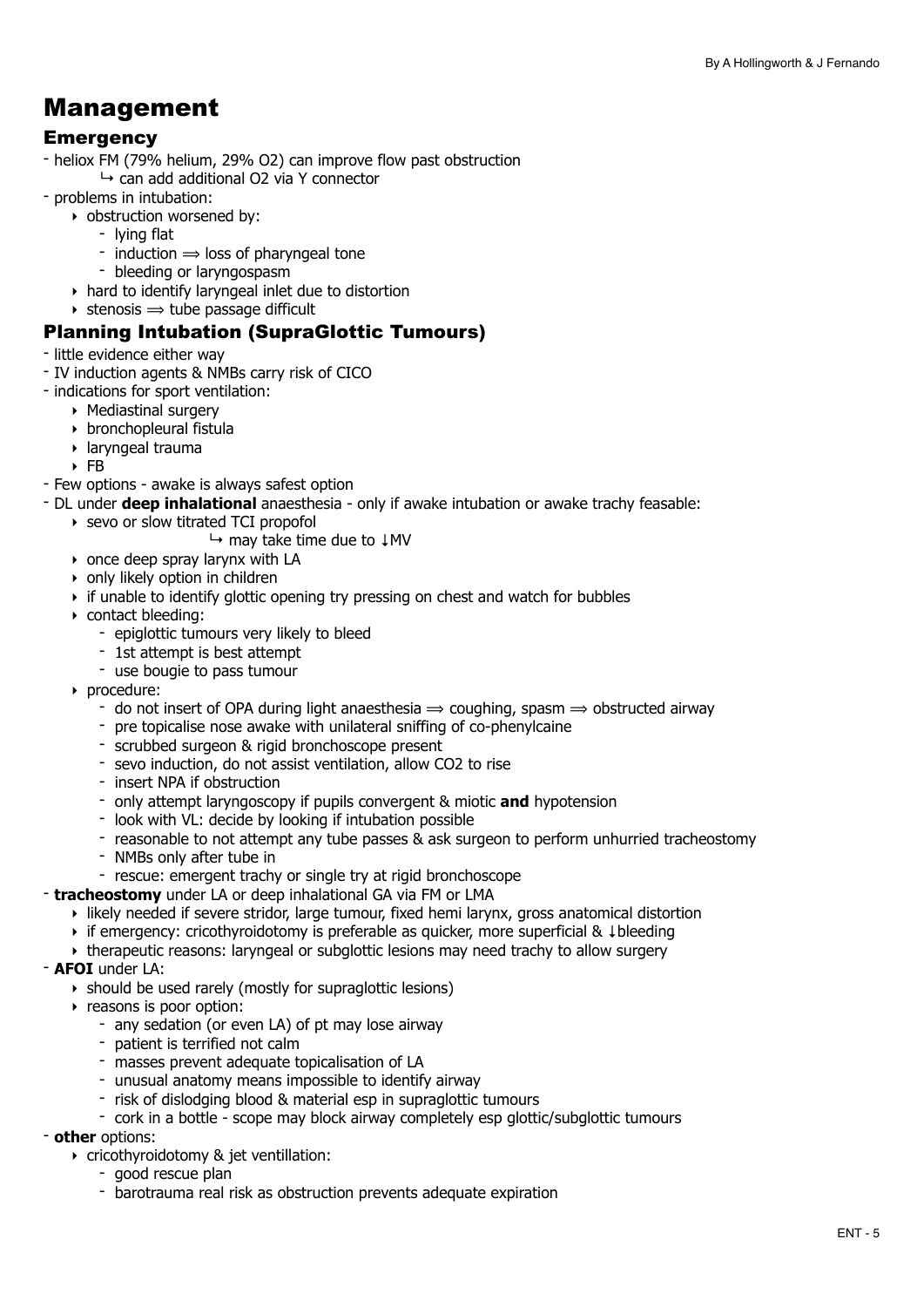- ‣ percutaneous trachy possibly unsuitable as:
	- cannot monitor insertion of trachy with bronchoscope
	- may enter guidewire directly into tumour
- prepare all equipment
- small ETT in ice will be stiffer to aid passing tight stenotic lesions

#### Planning Intubation (Other Tumours)

- use CT to delineate level of lesion ∴ plan right strategy
- mid tracheal obstruction:
	- ‣ tracheostomy below level of tumour/obstruction
	- ‣ ∴ inhalational induction poor option cos if obstruction no rescue option
	- $\rightarrow$  if enough clearance above carina for tracheal cuff  $\rightarrow$  IV induction
	- ‣ ease to pass tube depends on thyroid lesion type:
		- benign soft easy to pass
		- carcinoma hard & can invade wall ∴ risk of collapse of trachea with NMBs
	- $\rightarrow$  should always have rigid bronchoscope + scrubbed surgeon capable of emergency FONA
- lower tracheal obstruction:
	- ‣ tracheostomy not an option tube wont be long enough to pass obstruction
	- ‣ any NMB may precipitate complete obstruction
	- $\rightarrow$  if mass close to carina or invading bronchus  $\Rightarrow$  transfer to cardiothoracic unit in case bypass needed
	- ‣ rigid bronchoscopy may be life saving
	- ‣ have ECMO/bypass on standby

#### Maintenance

- TIVA & Remi for maintenance

#### Extubation

- use of remi allows cough free wake up
- leave Cook exchange catheter in place at extubation
- if debulking has occurred then continue for 24hrs:
	- ‣ humidification
	- ‣ dexamethasone
- bridging CPAP connected to tracheostomy can be useful

## <span id="page-5-0"></span>OSA

- (see obesity section)
- adult surgery:
	- ‣ nsal operations
- ‣ uvulopalatopharyngoplasty (UPPP) role is controversial as may render nasal CPAP less effective - children surgery:
	- ‣ adenotonsillectomy
- children OSA features:
	- ‣ chronic hypoxaemia eg
		- polycythaemia
		- RV strain = large P waves in II & V1, Large R V1, deep S V6)
		- ECHO
		- PSG studies
	- ‣ should perform corrective surgery prior to other surgeries
- Anaesthetic goals:
	- ‣ avoid sedative premeds
	- $\rightarrow$  intubation usually not difficult  $\Rightarrow$  x2 ↑ risk of DI
	- ‣ avoid long acting opioids if poss otherwise use 50% dose & titrate slowly
	- ‣ use rest of analgesic ladder & LA
	- ‣ pulse oximetry monitoring post op
	- ‣ nasal surgery incorporate NPA into nasal packing

## <span id="page-5-1"></span>Ventilation Techniques

- options depend on surgery & access required to operative site
- incl:
	- ‣ SV with LA +/- sedation: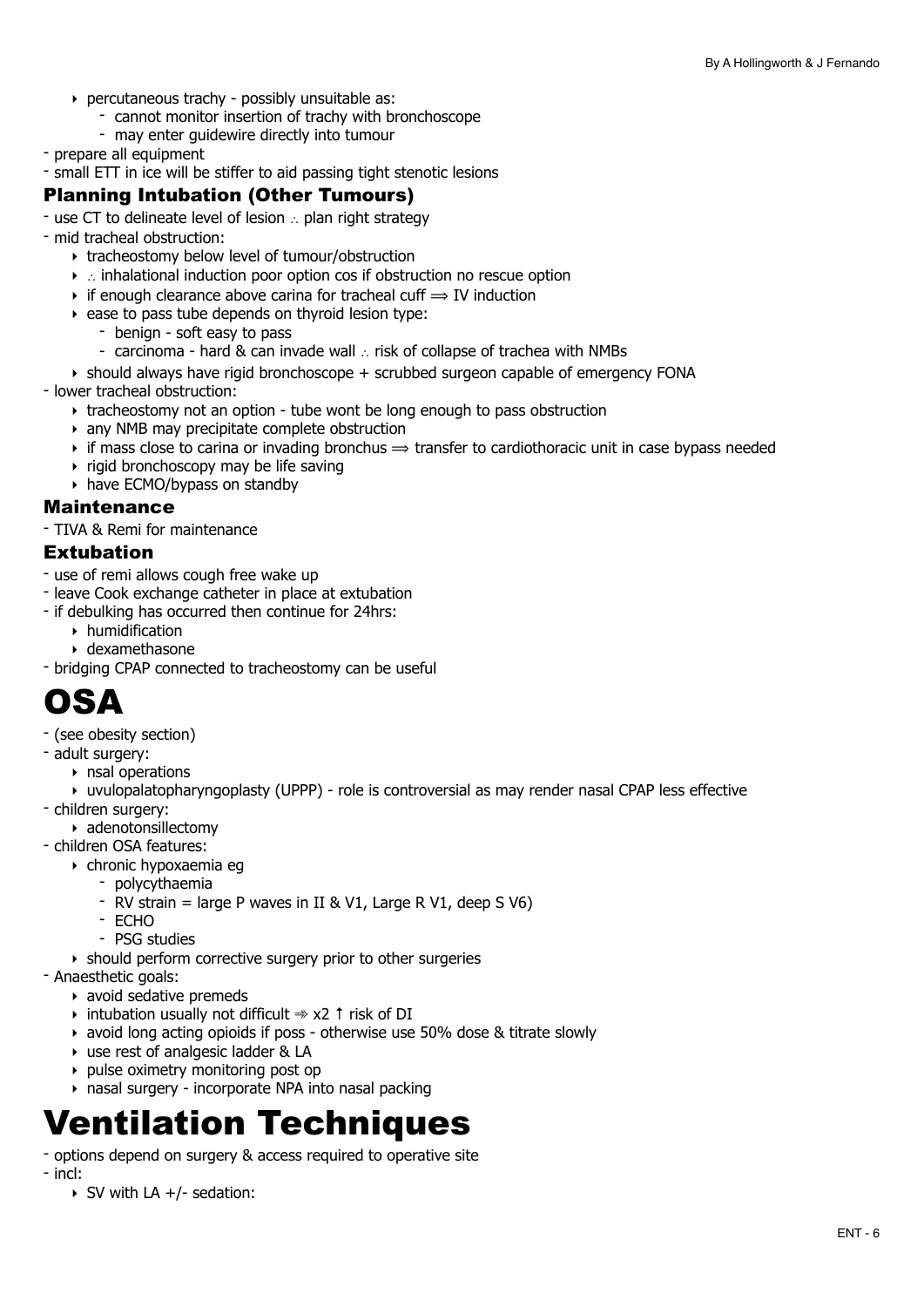- few procedures pt able to tolerate
- ‣ SV with GA:
	- upper airway endoscopy with Storz bronchoscope (usually paeds)
- ‣ IPPV:
	- usually with microlaryngoscopy tube
	- adv:
		- allows standard anaesthetic circuit
	- disadv:
		- ↓access to surg site occlusion of post ⅓ glottis
		- operative field is mobile with respiratory cycle
- ‣ Jet ventilation:
	- 3 delivery options:
		- cannula on suspension laryngoscope:
			- ‣ Expiration only when not blowing
			- ‣ Risk of gas trapping use prolonged exp phase and waits for full expiration
			- ‣ risk of blowing papilloma down airway
		- catheter placed subglottically
			- ‣ Hunsackwr catheter
			- ‣ petals over nozzle
			- $\rightarrow$  expiration through resp cycle
			- $\rightarrow$  risk of barotrauma if obstructed airway
		- cricothyroid cannula:
			- ‣ Highest risk of complications (10%)
			- $\rightarrow$  use anti-kink cannula
			- $\rightarrow$  risk of cub cut emphysema
- ‣ low frequency jet vent (LFJV)
	- high pressure gas source via narrow cannula attached to suspension laryngoscope or bronchoscope
	- hand operated jets 10-20/min rate based on allowing full expiration
	- entraining of air ↑s VT & ↓FiO2
	- $adv: = excellent suraical access$
	- disadv:
		- risk of barotrauma
		- unable to Ax EtCO<sub>2</sub>
		- unable to accurately measure VT
		- TIVA required
		- gastric insufflation if jet poorly aligned
- ‣ High frequency jet ventilation (HFJV)
	- air still entrained but VT v small
	- RR generally 60-600/min; insp time  $\sim$ 30% of cycle
	- $-$  adv  $=$ 
		- excellent surgical view
		- safety features: monitor pressure
	- disadv:
		- as LFJV
		- unfamiliar equipment
		- airway humidification impt

## <span id="page-6-0"></span>Tube Types

#### Laryngectomy Tubes

- J tube
- short distance from cuff to tip avoids endobronchial tube
- goes through stoma

#### MicroLaryngoscopy Tube

- small diameter but adult sized cuff
- size 4,5,6
- long intubate via rigid scope
- connectors out of way of surgeon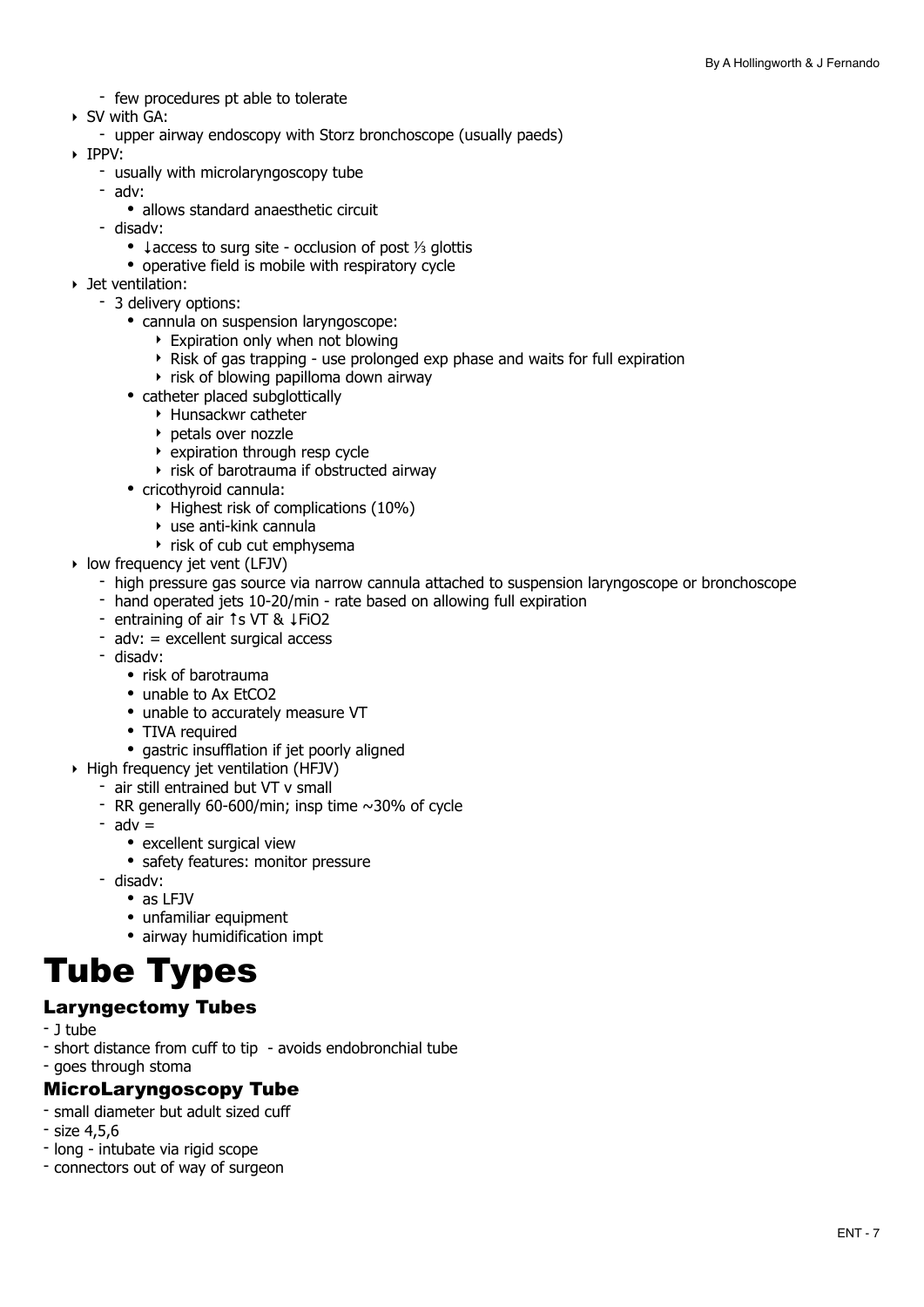# <span id="page-7-0"></span>By Surgery

## <span id="page-7-1"></span>Myringotomy/Grommets

= myringotomy and grommet insertion

- needed as:

- $\rightarrow$  short Eustacian tubes  $\Rightarrow$  reflux secretions into middle ear
- $\rightarrow$  recurrent UTI  $\rightarrow$  oedema of Eustacian tube  $\rightarrow \downarrow$ drainage
- $\rightarrow$  enlarged adenoids  $\rightarrow$  mechanical obstruction
- $\rightarrow$  create -ve pressure in middle ear encouraging mater build up here
- Grommet = pressure equalising tube

#### Preoperative

- day procedure
- repeated ear infections
- check URTI

#### Intraoperative

- face mask
- circle or T-piece
- supine, head tilted, head ring
- gas induction
- guedel
- can get reflex bradycardia from vagal stimulation (IV handy)

#### Postoperative

- paracetamol
- NSAIDs

# <span id="page-7-2"></span>Tonsillectomy/Adenoidectomy

- = excision of lymphoid tissue from oropharynx (tonsils) or nasopharynx (adenoids)
- indications:
	- ‣ obstructive symptoms
	- ‣ recurrent infection
- day stay =
	- ‣ minimal risk of post op airway compromise
	- ‣ responsible adults
	- ‣ cars/phones/close to hospital

#### **Preoperative**

- common presentations:
	- ‣ nasal obstruction
	- ‣ OSA can improve symptoms in 85-95%
	- ‣ deafness
	- ‣ exclude active infection
- EMLA
- ?consent for PR analgesia
- risks of periop complications:
	- $\rightarrow$  <3yrs
	- ‣ carniofacial abnormalities
	- ‣ neuromuscular disorders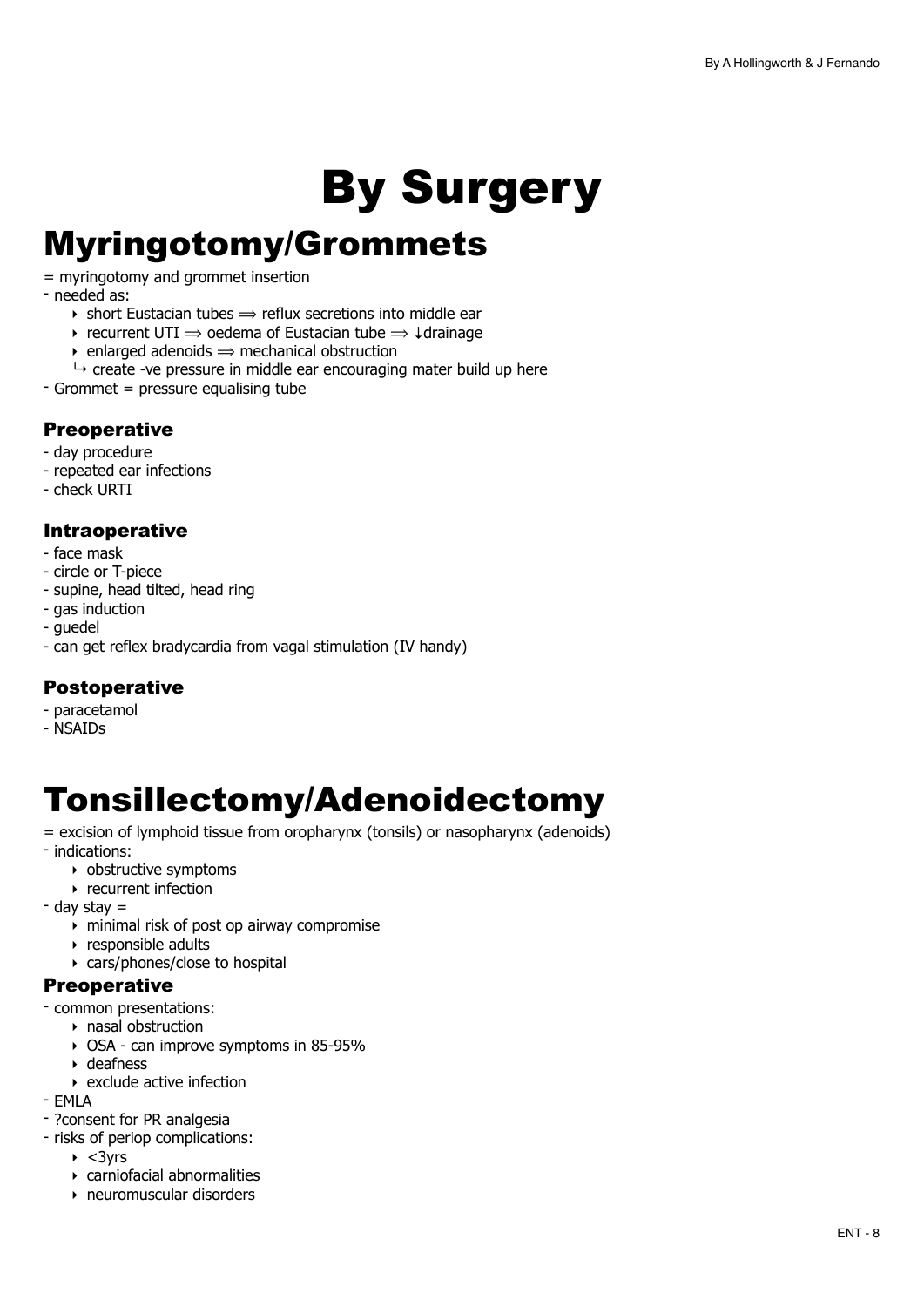- ‣ failure to thrive
- ‣ obesity

#### **OSA in children**

- features:

- ‣ heavy snoring
- ‣ apnoeas
- ‣ restless sleep
- $\rightarrow$  extended neck position during sleeping
- ‣ daytime hypersomnolence
- $\rightarrow$  NB laryngoscopy is not more difficult in obese child
- $-$  if left untreated can  $\Rightarrow$  neurocognitive impairment, failure to thrive, heart failure
- ↑ed risk of post op complications 1% vs 16-27%
- Ix incl
	- ‣ PSG,
	- ‣ overnight SpO2 to monitor for apnoeas,
	- ‣ FBC
	- ‣ ECG

- Specific management points:

- ‣ do in morning shown to have less post op apnoeas
- ‣ small doses of fentanyl only less postop resp depression
- ‣ HDU monitoring postop

#### Intraoperative

- supine, pad under shoulders

- south facing RAE or LMA placed in split of Boyle-Davis Gag

 $\mapsto$  look for obstruction

Table I Comparison of the LMA and the tracheal tube for tonsillectomy

|               | LMA                                                                                                                                              | Tracheal tube                          |
|---------------|--------------------------------------------------------------------------------------------------------------------------------------------------|----------------------------------------|
| Advantages    | Straightforward airway                                                                                                                           | More secure airway                     |
|               | No soiling of airway with blood<br>Smooth emergence<br>Paralysis not required<br>Airway protection until awake<br>Minimizes trauma to the airway | Good surgical access                   |
| Disadvantages | Less secure airway                                                                                                                               | Risk of airway trauma                  |
|               | May impair surgical access                                                                                                                       | Oesophageal/bronchial<br>intubation    |
|               |                                                                                                                                                  | Requires paralysis                     |
|               |                                                                                                                                                  | Soiling of airway with<br>blood        |
|               |                                                                                                                                                  | Problems associated with<br>extubation |

- SV or IPPV

- IV or gas induction (sevo):

 $\rightarrow$  sux often avoided in case undiagnosed mm disease  $\rightarrow$  hyperkalaemic crisis

- intubate using relaxant or deep inhalational anaesthesia
- +/- throat pack depending on surgical field requests
- beware of surgeon displacing ETT or obstructing ETT with clamp
- keep bag always visible
- paracetamol, NSAIDS, morphine, dex

↳ non specific COX inhibitors ↑risk of bleeding slightly ∴ use COX 2 inhibitor

- careful suction under direct vision (Coroners Clot)
- anti-emetic
	- ‣ incidence up to 70%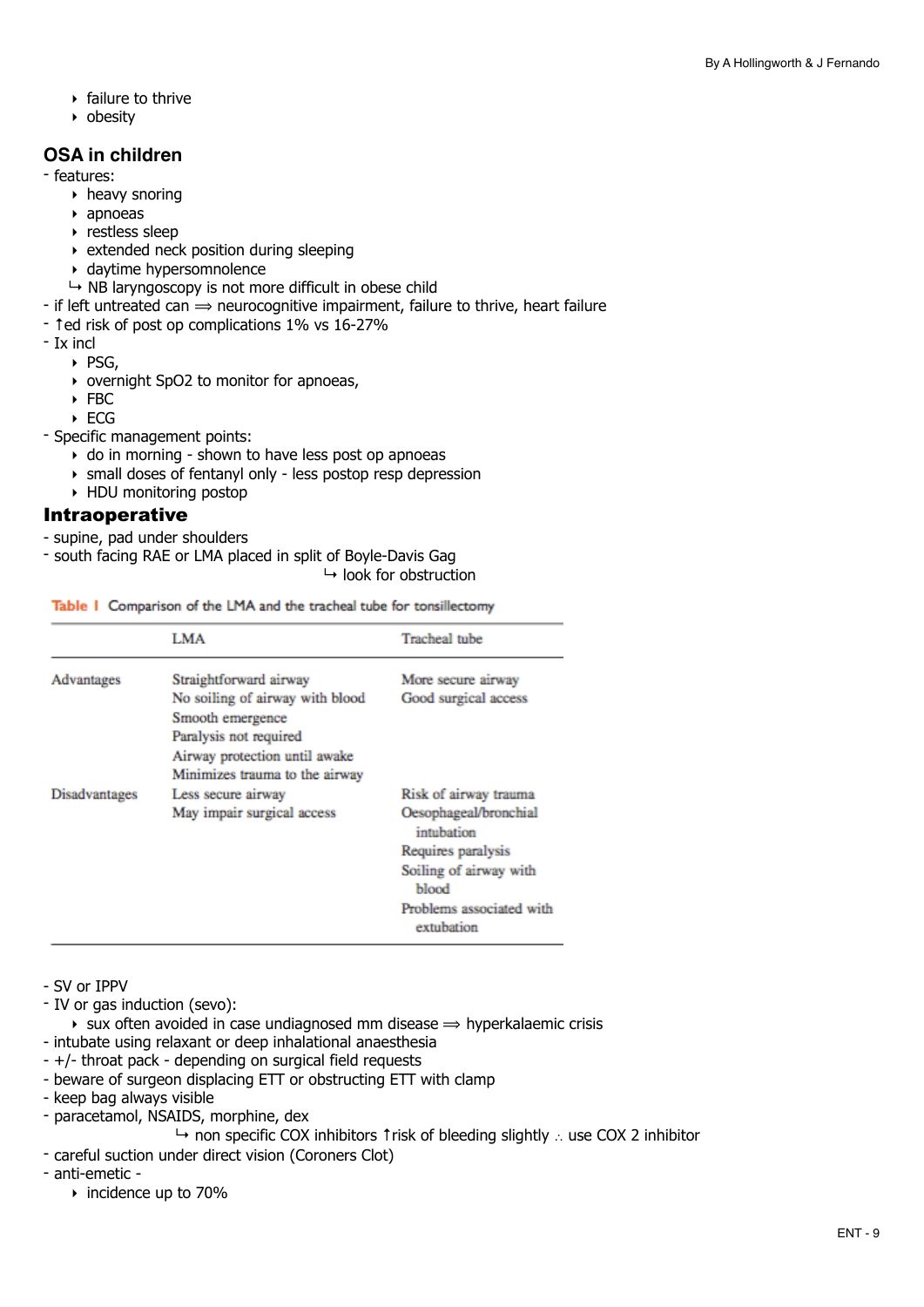- ‣ multimodal approach:
	- minimise starvation
	- avoid N2O
	- IVF hydration
	- prophylactic antiemesis both or one of: dex or ondansetron
	- rescue cyclizine 0.5-1mg/kg (up to 50mg)
- extubate both ok if done properly:
	- ‣ deep
		- established SV, bloodless field, non-responsive to tube manipulation,
		- position: head down, L lat with Guedel (tonsil position)
	- ‣ awake
- LA may be used

#### Postoperative

- analgesia (see below)
- leave IV incase of bleeding
- continual swallowing in recovery -> bleeding
- can be done as day case extended observation 5-6hr post op

#### The Bleeding Tonsil

- classified:
	- ‣ primary haemorrhage
		- $-$  = first 24hrs (but majority in 1st 6hrs)
		- <1% risk
	- $\rightarrow$  secondary haemorrhage = up to 28 days
- overall postop bleed rate 3.5% with overall return to theatre 1%
- factors influencing haemorrhage:
	- ‣ age ↑ed in adult men
	- ‣ surgery indication ↑ed in quincy & recurrent tonsillitis
	- ‣ technique ↑ed in diathermy & disposable equipment
	- ‣ coagulopathy 1st presentation of vWF deficiency

#### Issues:

- 1. hypovolaemia
- 2. risk of aspiration
- 3. difficult laryngoscopy c/o airway oedema and blood
- 4. residual anaesthetic effects
- call for help
- blood loss may be concealed
- resuscitate preoperatively (Hb on ABG or Haemacue) & X match
- two large bore suctions available
- 2 induction methods:
	- ‣ RSI risk of difficult laryngoscopy blood & swelling
	- ‣ inhalational induction on L side with head down unfamiliar technique & takes longer
- unilateral common carotid pressure
- place N/G and suction blood out of stomach
- extubate awake
- may need nasal tampon if from ad's very uncomfortable

#### Tonsillectomy in Adults

- more painful
- IPPV with mivacurium common
- peritonsillar abscess:
	- ‣ generally conservative Rx with Abx
	- ‣ if drainage required LA & syringe aspiration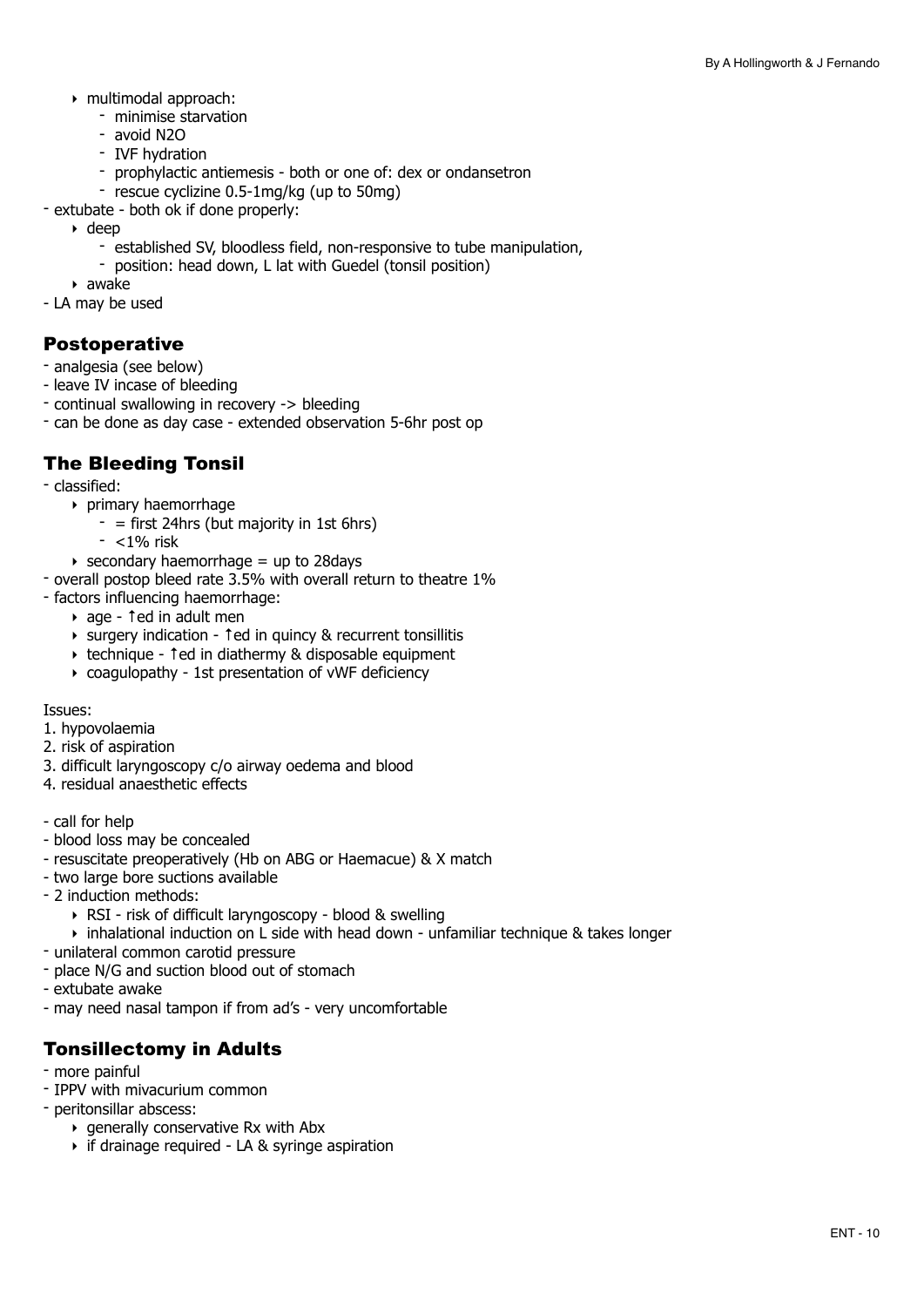### Peri-operative Tonsillectomy Analgesia

- painful procedure. Pain may be worse at day 3.

#### **Goals:**

1. a multi-modal analgesic approach

2. avoidance or minimisation of opioids use to decrease risk of respiratory depression and airway obstruction

#### **Preoperative**

PARACETAMOL

- loading dose 20mg/kg PO

- advantages: cheap, quick onset, well tolerated, minimal side effects, 4-6 hours of duration, opioid sparring, non effect on bleeding tendency

- disadvantages: rare risk of liver dysfunction

#### **Intraoperative**

LOCAL ANAESTHESIA (TOPICAL) BY SURGEON

- advantages: can be done by surgeon, adrenaline can be used to decrease bleeding risk, easy, quick, avoidance of injection and thus intravascular injection and glossopharyngeal nerve palsy

- disadvantages: has been shown in some studies to not be very effective

#### DICLOFENAC

- dose 1mg/kg PR

- advantages: good analgesia, opioid sparring, well tolerated, increased risk of bleeding but not increased risk of re-operation rate

- disadvantages: consent from parents required, will require consultation with ENT surgeon about their thoughts  $\rightarrow$  may be assoc with †bleeding risk  $\Rightarrow$  use praecoxib 0.5-12mg/kg

#### DEXAMETHASONE

- dose 0.1-0.5mg/kg IV

- advantages: powerful analgesia, anti-emetics, increases appetite, euphoria
- disadvantages: increases BSL's, immunosuppression

#### CLONIDINE

- dose 1mcg/kg IV

- advantages: opioid sparing, hypotension may decreased bleeding tendency, patient wake slowly and aren't distressed in recovery

- disadvantages: hypotension, **decreased level of consciousness** -> airway obstruction

#### **TRAMADOL**

- loading dose: 1-3mg/kg IV

- advantages: used for moderate to severe pain, no respiratory depression, opioid sparring

- disadvantages: not licensed for use in < 12 year olds however, has been used routinely in paediatric hospitals without a problem (need to inform parents), risk of serotonin syndrome, seizures

#### MORPHINE

- Doseing:

- ‣ 0.2mg/kg iV may with N saline up to 10mls. Then give 1-2 ml increments
- ‣ 0.05mg/kg 3-4hrly IV
- ‣ 0.2mg/kg oral

- advantages: cheap, long acting, well tolerated, allows for a slow wake up, good for moderate to severe pain, no effect on platelet function and bleeding

- disadvantages: increased PONV, increased risk of respiratory depression, constipation

 $\mapsto$  consider half dose if other concerns

#### **Postoperative**

- paracetamol 15mg/kg Q 4-6 hourly PO (max 90mg/kg/day)
- ibuprofen 10mg/kg 4-6 hourly PO
- tramadol oral drops 0.5-1mg PO qds or IV
- oxycodone 0.05-0.1mg/kg PO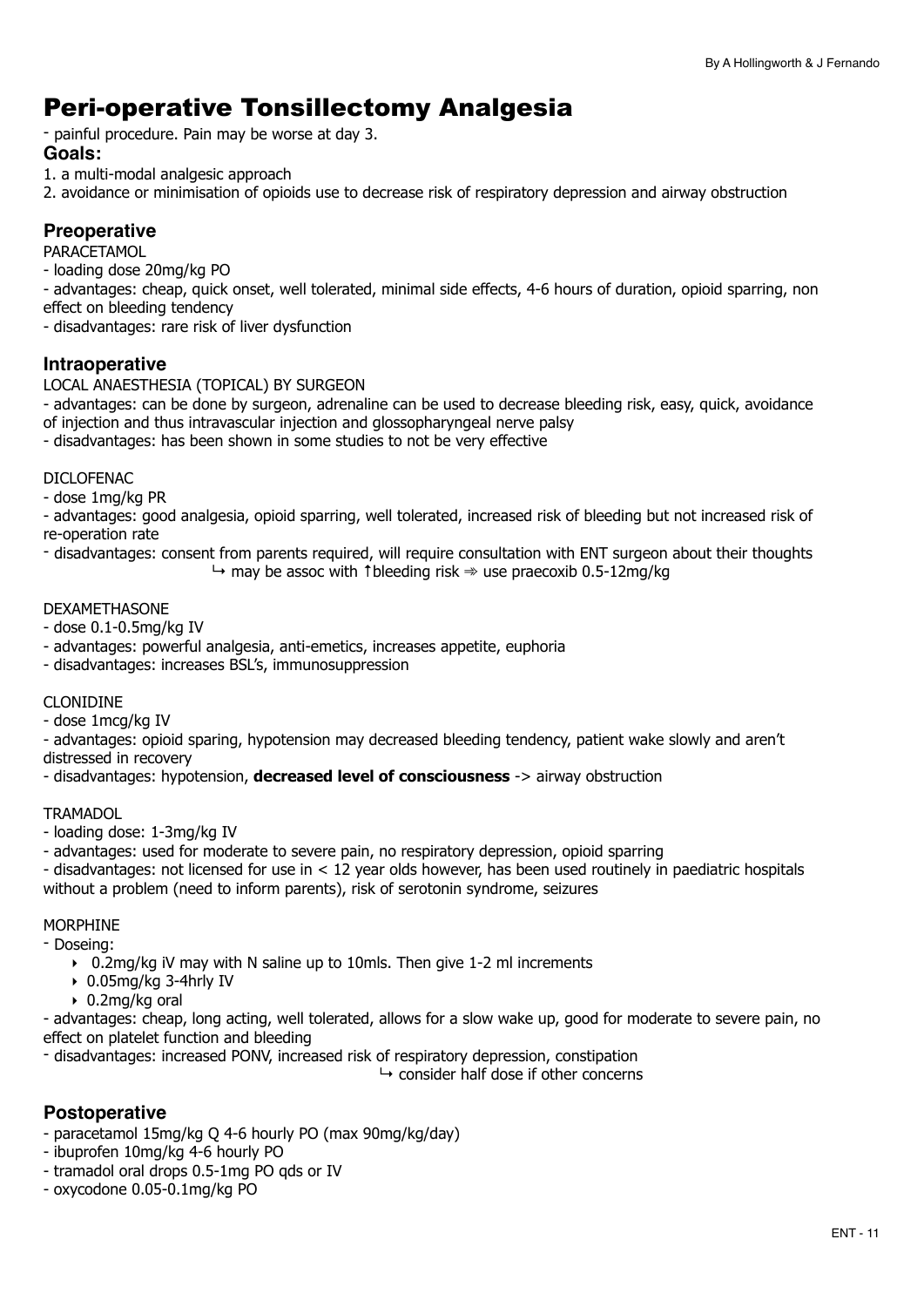- morphine 0.15mg-0.3mg/kg PRN PO

## <span id="page-11-0"></span>**Oesophagoscopy**

- rigid oesophagoscopy done for removal of FB
- commonest impaction site of FB is at cricopharyngeus mm
- if concern then should scope otherwise risk of:
	- ‣ perforation
	- ‣ mediastinits
	- ‣ fistula formation

#### **Induction**

- RSI
- ETT secured to L side of mouth

#### **Maintenance**

- adequate depth of anaesthesia
- adequate mm relaxation

#### **Extubation**

- if perforation suspected:
	- ‣ NBM & IV Abx
	- ‣ observe for features of mediastinitis: chest pain, pyrxia, s/c emphysema

# <span id="page-11-1"></span>Myringoplasty

= reconstruction of a perforated tympanic membrane with an autograft (usually temporalis fascia)

- similar Anaesthetic considerations for
	- ‣ Tympanoplasty
	- ‣ Mastoidectomy

#### **Preoperative**

- usually for recurrent infection or congenital defect
- patients usually young and fit
- communication with patient may be difficult c/o decreased hearing
- look for associated syndrome and medical problems
- high risk of PONV

#### Intraoperative

- supine, head up
- LMA or ETT (south facing RAE)
- SV or IPPV
- LA to larynx
- stimulating procedure intraoperatively but minimal pain post operatively (remifentanil good agent 0.1-0.5mcg/kg/min)
- avoid N2O c/o diffusion into middle ear and lifting off of graft (discuss with surgeon)
- facial nerve testing may be required so well timed use of NDNMBD and use of PNS important
- PONV prophylaxis (dexamethasone 0.1mg/kg, high FiO2, opioid sparing, hydration, minimise exposure to N2O, ondansetron 0.15mg/kg prior to waking up)
- minimal blood loss:
	- $\rightarrow$  head up 10-15deg
	- ‣ TIVA
	- ‣ adrenaline LA
	- ‣ relative hypotension
	- ‣ avoidance of ↑HR
- avoid intraoperative coughing
- extubate without coughing to decrease tension on fine sutures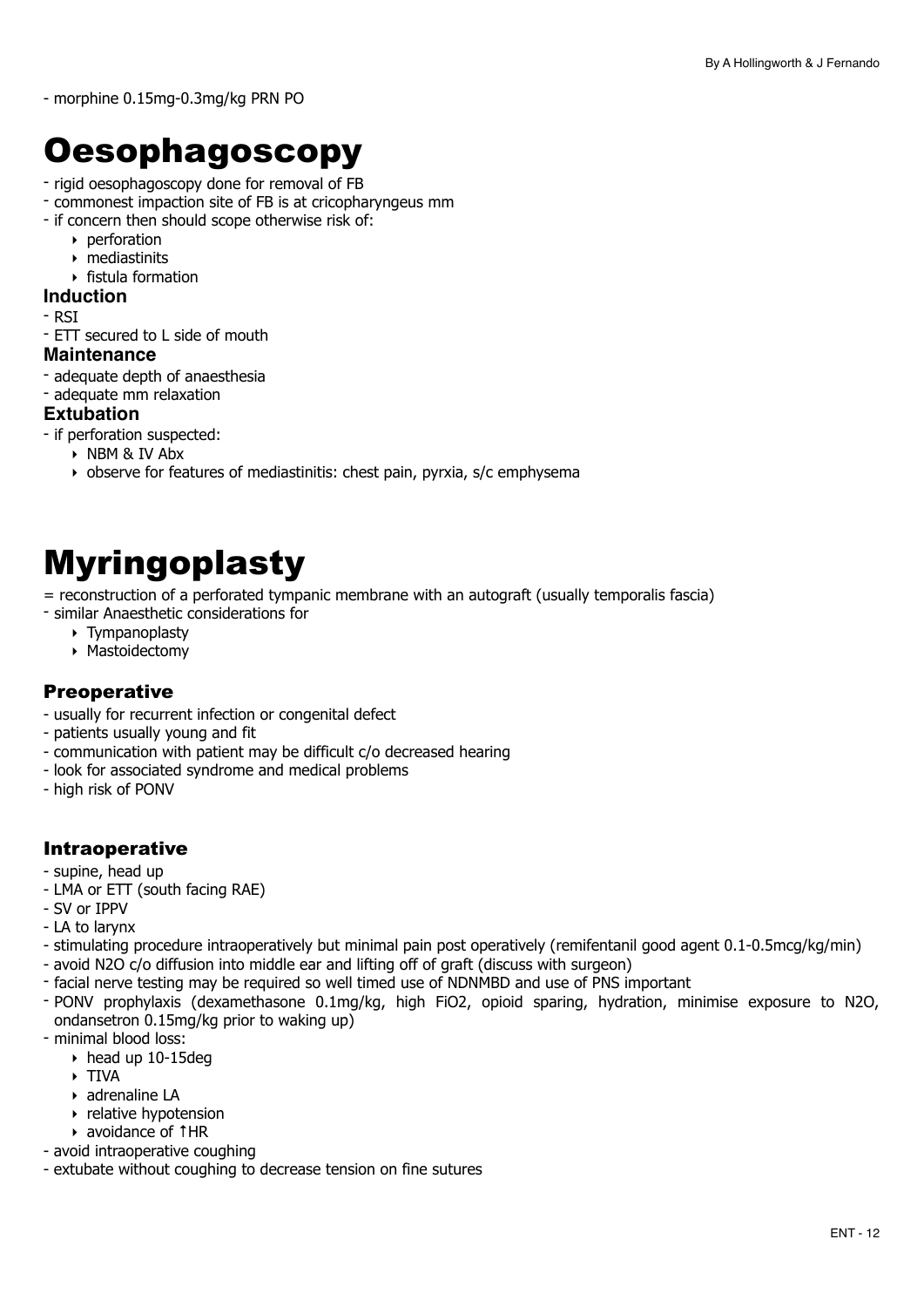#### Postoperative

- PONV cares

- simple analgesia (paracetamol, NSAIDS, tramadol)

# <span id="page-12-0"></span>Stapedectomy/Typanoplasty

 $=$  excision  $+/-$  reconstruction of damaged middle ear structures

#### **Preoperative**

- check for co-morbid conditions that may limit degree of hypotension patient may tolerate
- premedication options; benzo's, beta-blockers and clonidine

#### Intraoperative

- supine, head up, head tilted to side, head ring
- south facing RAE or LMA
- IPPV
- art line
- PNS (ensure no coughing or movement)
- avoid N2O (although less imp than myringoplasty)  $\mapsto$  discuss with surgeon
- surgeon would prefer bloodless field:
	- ‣ TIVA
	- ‣ potent opioid
	- ‣ ensure no coughing at intubation or throughout surgery
	- $\rightarrow$  head up  $\rightarrow \downarrow$  venous pressure
	- ‣ induced hypotension (MAP 50-60mmHg) & HR < 60/min
		- $ightharpoonup$  options incl
			- $\rightarrow$  remifentanil
			- ‣ labetalol (α & ß blocker)
			- ‣ ß blocker + vasodilator eg metoprolol 1mg IV & hydralazine 5mg IV increments
- anti-emetics at least one

#### Postoperative

- regular antiemetics
- simple analgesia -> morphine

# <span id="page-12-1"></span>Nasal Cavity Surgery

= submucous resection of septum, septoplasty, turbinectomy, polypectomy, antral washout

#### **Preoperative**

- obstructive airways disease associated with nasal polyps

#### Intraoperative

- use OPA to overcome blocked nose
- supine, head up, head ring
- south facing RAE or LMA
- SV or IPPV
- throat pack cares
- vasoconstrictor and LA applied
- if polypectomy: leave eyes untapped so can assess eyes and monitor optic nerve
- suck out Coroners Clot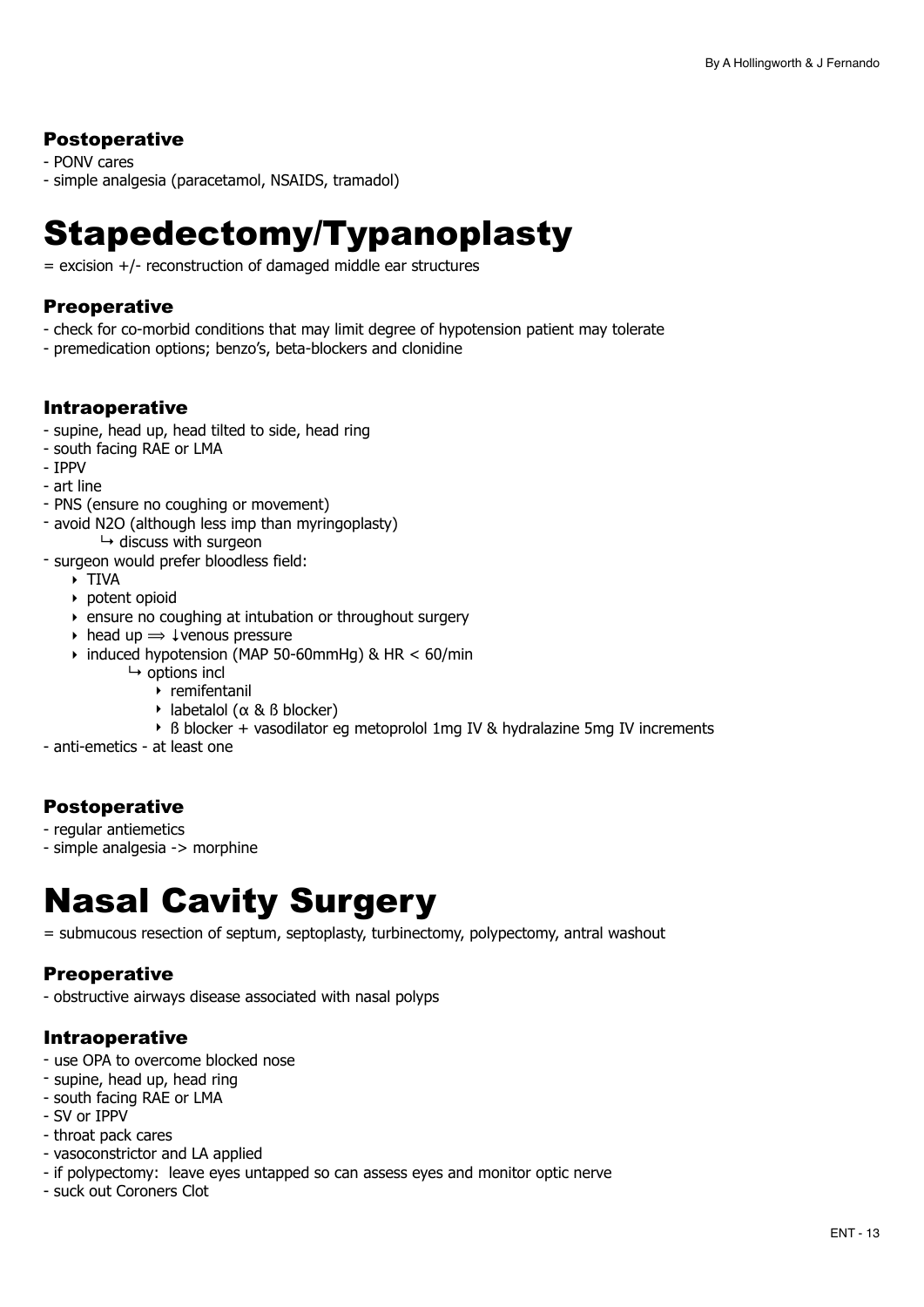$-$  extubate on side with head down  $+$  Guedel

#### Postoperative

- simple analgesia
- requires nasal packing (if nasopharyngeal airway required can be incorporated into pack)
- sit up once awake to reduce bleeding
- can bleed post op
- leave IV in overnight

## <span id="page-13-0"></span>Microlaryngoscopy

 $=$  examination of larynx using operating microscope  $(+/-$  excision or biopsy)

#### **Preoperative**

- usually elderly, smokers -> thorough assessment of CVS and RESP systems
- careful assessment of airway (history of obstruction, stridor, CT, nasal endoscopy)
- have backup plans to secure airway (have ENT surgeon scrubbed and ready)

#### Intraoperative

- supine, pad under shoulders, head extended
- microlaryngoscopy tube
	- $\rightarrow$  5.0 with high volume, low pressure cuff
	- ‣ allows IPPV but obscures surgeons view
	- $\rightarrow$  use slow insp phase due to high resstance
	- ‣ measured inflation pressure will be higher than patients airway pressure
	- ‣ cannot be used for laser surgery tube ignition
- TIVA with jet ventilation
	- ▶ 3 options for injector system:
		- tracheal catheter
			- semi rigid catheter with tip placed midway along trachea
			- special laser suitable tubes available with port for gas sampling
		- injector needle on operating scope:
			- only an option if good view of larynx
			- various needle sizes available or can pug straight onto ventilating laryngoscope
			- manujet or other pressure device needed
		- cricothyroidotomy needle/cannula:
			- aim towards carina
		- cannula can be placed prior to induction in case of failed intubation
	- be aware of barotrauma and surgical emphysema
- ventilation settings:
	- $\rightarrow$  using normal resp rate (10-20)
	- ‣ adjust insp flow/pressure until visible chest expansion
	- $\rightarrow$  accurate flow/pressure measurement not easy  $\Rightarrow$  barotrauma risk
	- ‣ pause ventilation during surgical work
- LA to cords
- induce and place microlaryngoscopy tube, once ready change to a jet ventilator
- short acting opioid for stimulating parts
- use sux or miv
- good communication essential
- at end of case continue jet ventilation until SV re-established or discontinue and ventilate with FM
- head down, on side

#### **Postoperative**

- simple analgesia
- dexamethasone can be used to decrease airway swelling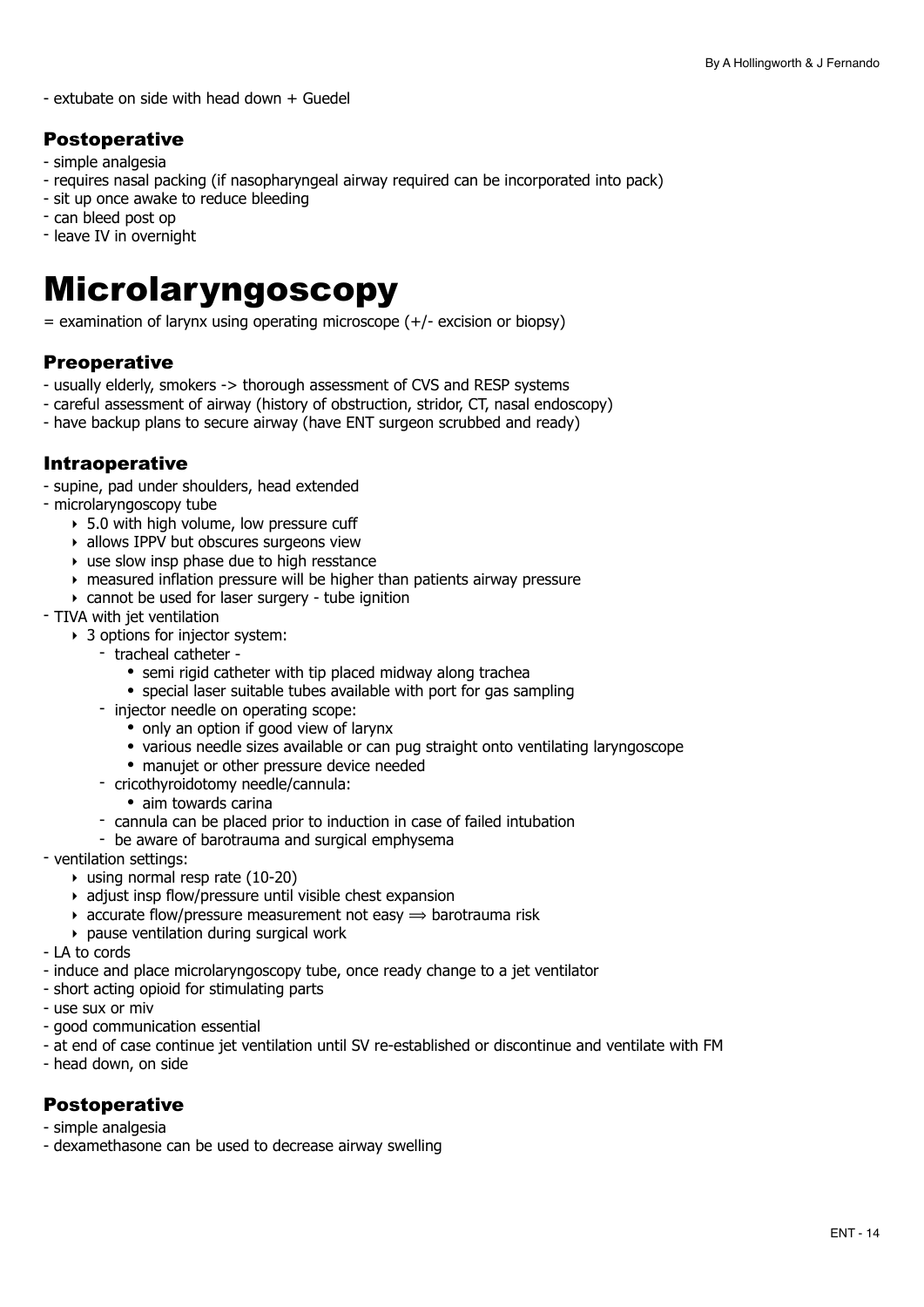# <span id="page-14-0"></span>**Tracheostomy**

= insertion of tracheal tube via neck incision

#### **Preoperative**

- indications; prolonged ventilation wean or airway obstruction
- before induction ensure all equipment prepared (including cricothyroidotomy kit and ENT surgeon scrubbed)

#### Intraoperative

- supine, pad under shoulders, head ring, head up
- ETT with IPPV or LMA or under LA
- TIVA if from ICU and difficult to ventilate
- secure ETT with tape for ease of removal
- drape so that can access airway
- $-$  FiO2 1.0
- withdraw ETT so cuff just below cords
- deflate cuff before surgeon incises trachea
- once tracheostomy insitu connect circuit via sterile catheter mount
- use fiberoptic scope to check position
- if problem occurs take trachy out and advance ETT down trachea

#### Postoperative

- examine with scope and suction secretions
- protracted coughing is sometime seen morphine, benzo's or low dose propofol
- humidify gases
- analgesia
- if extubates ->
	- ‣ intubate orally and then re-insert electively
	- ‣ retraction sutures may be helpful to identify & open stoma

### Tracheostomy Tubes

- specific features:

- $\rightarrow$  fenestration: allows speech by occluding lumen with finger  $\Rightarrow$  exhale through hole in wall of tube
- $\rightarrow$  inner tube: permits removal for cleaning
- ‣ adjustable flange: modify length for short trachea or deep stoma
- $\rightarrow$  channel in obturator for quide wire

- tube changes:

- ‣ tube must be inserted with obturator in place to prevent stomal damage
- ‣ use guidewire as can be difficult to find trachea
- ‣ always pre-prepare for orotracheal intubation if problems
- ‣ cannot be left in place >28days (classified as an implant)

## <span id="page-14-1"></span>Laryngectomy

= excision of larynx with creation of an end-stomal tracheostomy

#### **Preoperative**

- thorough airway assessment
- usually smokers with associated co-morbid conditions
- prepare for life with tracheostomy SALT's will help

#### Intraoperative

- supine, pad under shoulders, head ring, head up
- ETT changed to tracheostomy tube during surgery: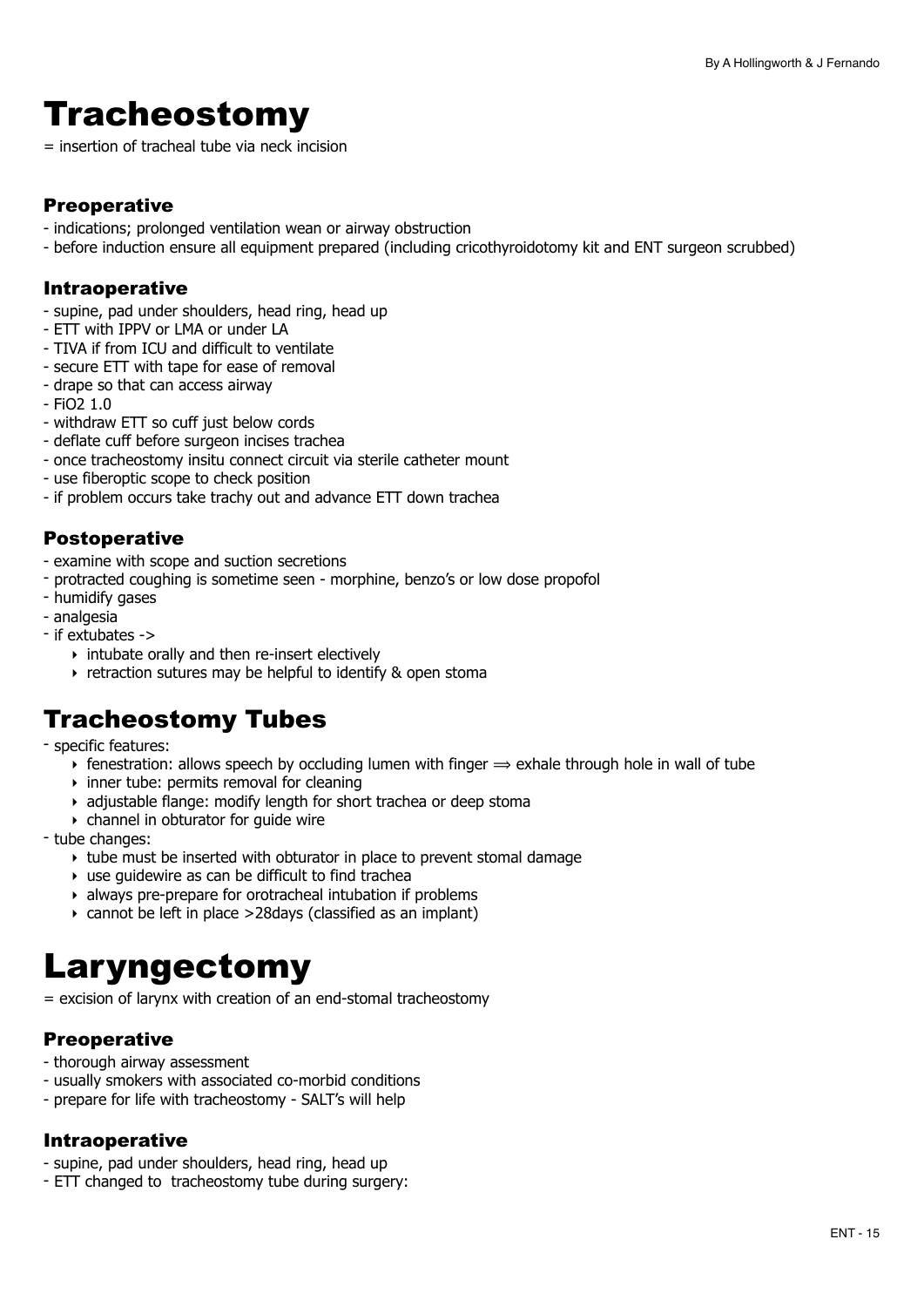- ‣ long tracheostomy tube useful for surgical access & suturing of stoma
- ‣ change to standard tracheostomy tube at end
- invasive monitoring
- long operation if need CVP then femoral or subclav most useful
- fine bore N/G for feeding (suture to nasal septum)
- hypothermia cares
- remi great
- beware of air emboli

#### **Postoperative**

- HDU
- humidification
- drugs for protracted coughing morphine, benzo, propofol
- to anaesthesise these patients @ later date diff options:
	- ‣ use an upside down paediatric face mask over stoma
	- ‣ LMA applied to neck
	- ‣ intubate after spraying LA on stoma

# <span id="page-15-0"></span>Other Airway Surgery

### Direct Laryngoscopy

- holistic pre-op workup to quantify airway risk vital **IntraOp Options**

- LA for fibreoptic exam commonly nasendoscope
- Intermittent apnoea without intubation:
	- ‣ disadv: poor airway protection & poor control depth of anaesthesia
	- ‣ adv: unobstructed view
- GA with MLT
- Jet vent techniques

#### **Complications**

- Intraop:
	- ‣ risk of severe SNS stress response
		- $\rightarrow$  up to 5% show post op signs of CVS ischaemia
- Post op:
	- $\rightarrow$  airway obstruction
	- ‣ bleeding
	- ‣ laryngospasm
	- ‣ laryngeal incompetence

### Fibre-Optic Bronchoscopy

- often in resp clinic by resp physicians
- usually no need for Anaesthetist
- use sedation, LA, anticholinergics
- if for GA:
	- ‣ pass scope through LMA or ETT
	- $\rightarrow$  small leaks in system but fine for gas analysis
	- ‣ usually leave pt SV with TIVA or volatile

### Rigid Bronchoscopy

- indication:
	- ‣ diagnosis of lesion in trachea
	- ‣ therapeutics:
		- dilation tracheal stenosis
		- resection upper airway tumour
		- FB removal
- must ensure atlanto-axial stability (head is fully extended)
- LA used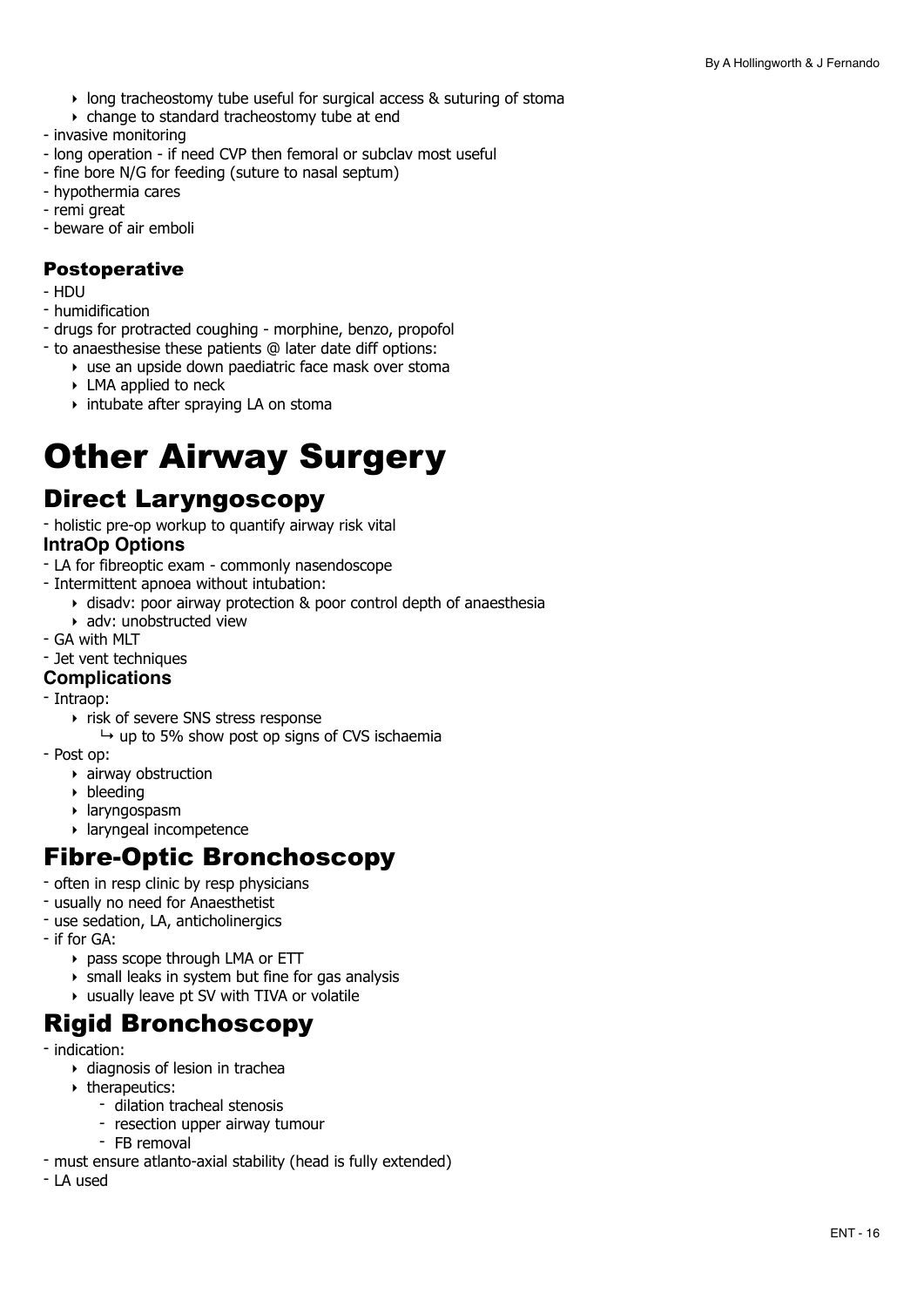- LFJV common

### FB Removal

- inhalational induction followed by SV until FB recovered
- risk of gas trapping if IPPV applied

### **Tracheostomy**

- indication:
	- $\rightarrow$  critical upper airway obstruction
	- ‣ threatened airway obstruction when intubation predicted v difficult
- perform semi sitting up
- complications:
	- ‣ cuff perforation
	- ‣ loss airway control
	- $\rightarrow$  airway fire avoid cutting diathermy

### Airway Trauma

- avoid any positive pressure ventilation
- techniques:
	- ‣ trachy under LA
	- ‣ inhalational anaesthesia with SV

# <span id="page-16-0"></span>Pharyngectomy

= excision of pharynx (glossectomy and radical tonsillectomy), may involve a mandibular split for access and tissue transfer

#### **Preoperative**

- discuss with surgeon what they need access to (free flaps from forearm)
- careful airway assessment
- often smokers with co-morbidities
- organise ICU bed

#### Intraoperative

- supine, pad under shoulders, head ring, head up
- ETT -> tracheostomy
- invasive monitoring
- ensure well filled  $\Rightarrow$  minimise use of vasopressors
- fine bore N/G (secure)
- remi good

#### Postoperative

- $-$  ICU
- WWWE
- flap observations
- humidification
- analgesia

# <span id="page-16-1"></span>Radical Neck Dissection

= excision of sternomastoid, IJ and EJ veins and associated lymph nodes

#### **Preoperative**

- careful airway assessment
- smokers with associated co-morbidities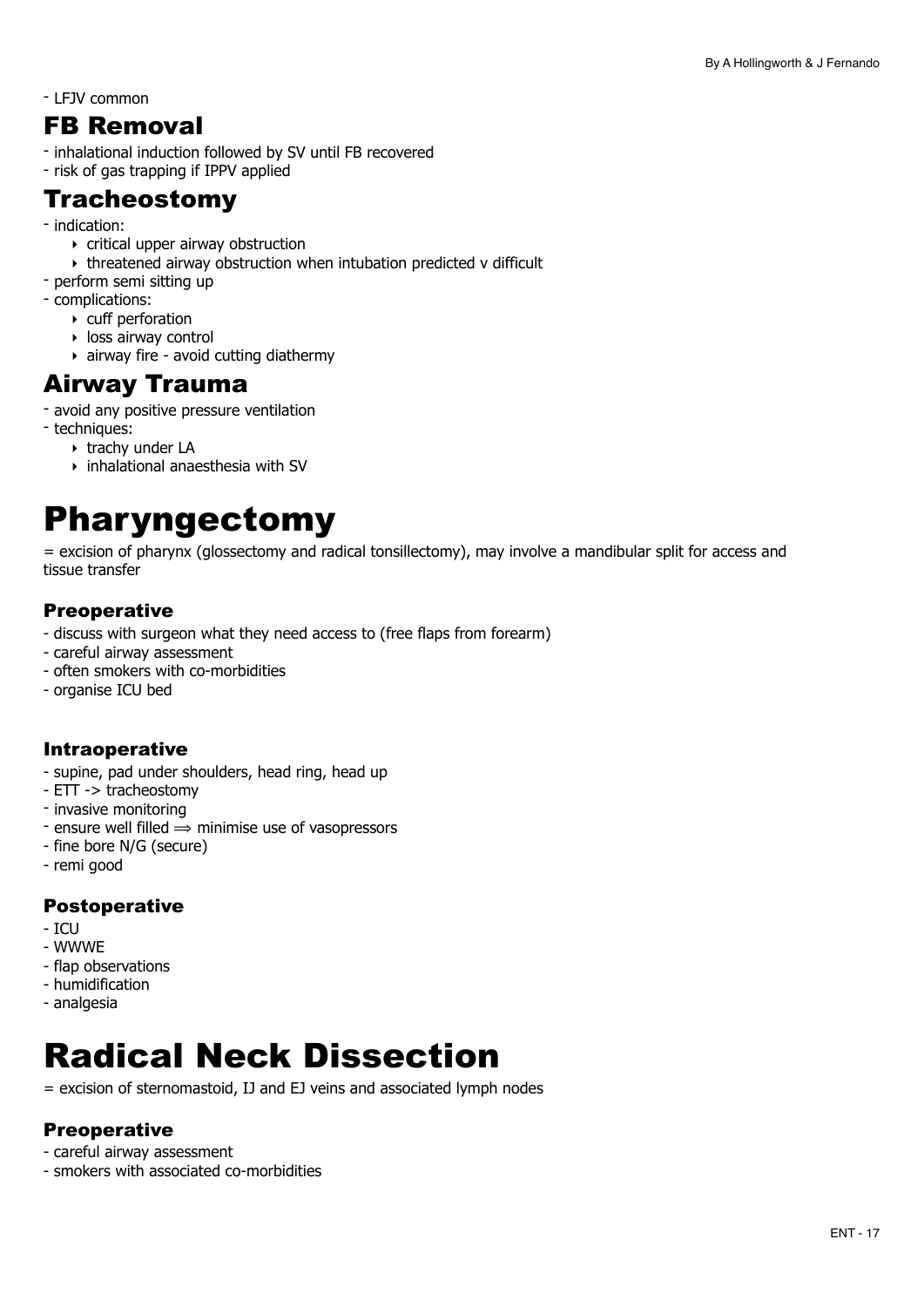#### Intraoperative

- hypothermia cares
- have blood ready
- invasive monitoring MUST avoid neck (femoral for CVL)
- remi
- restrictive fluid regime
- be-aware of air embolism and manipulation of carotid sinus
- dexamethasone for swelling

#### Postoperative

- risk of head & neck oedema for several days due to ↓VR:

- $\triangleright$  head up
- ‣ limit IVF

- need to avoid rebound HTN post extubation which may  $\Rightarrow$  wound haematoma:

- ‣ cont low dose remi
- ‣ adequate morphine prior to end of case
- ‣ Rx any HTN early & aggressively
- generally need surprisingly little analgesia
- clonidine (keep BP down)

### <span id="page-17-0"></span>Parotidectomy

= excision of parotid gland (preservation of facial nerve)

#### **Preoperative**

- careful airway assessment
- check suitability for SV ie (not elderly, obese, resp disease)
- check mouth opening

#### Intraoperative

- supine, head ring, head tilt and extended
- ETT (south facing RAE) or LMA (reinforced)
- IPPV or SV
- no NMB during dissection
- PNS to declare when nerve action recovered
- remi great
- suppress respiratory drive (remi, hyperventilation, propofol)
- LA to cords to prevent coughing
- can bleeding (good IV access)

#### Postoperative

- analgesia
- watch for rebound HTN & Rx as neck dissection
- clonidine in recovery

# <span id="page-17-1"></span>LASER Surgery

#### General

- L light
- A amplification
- S stimulated
- E emmission
- R radiation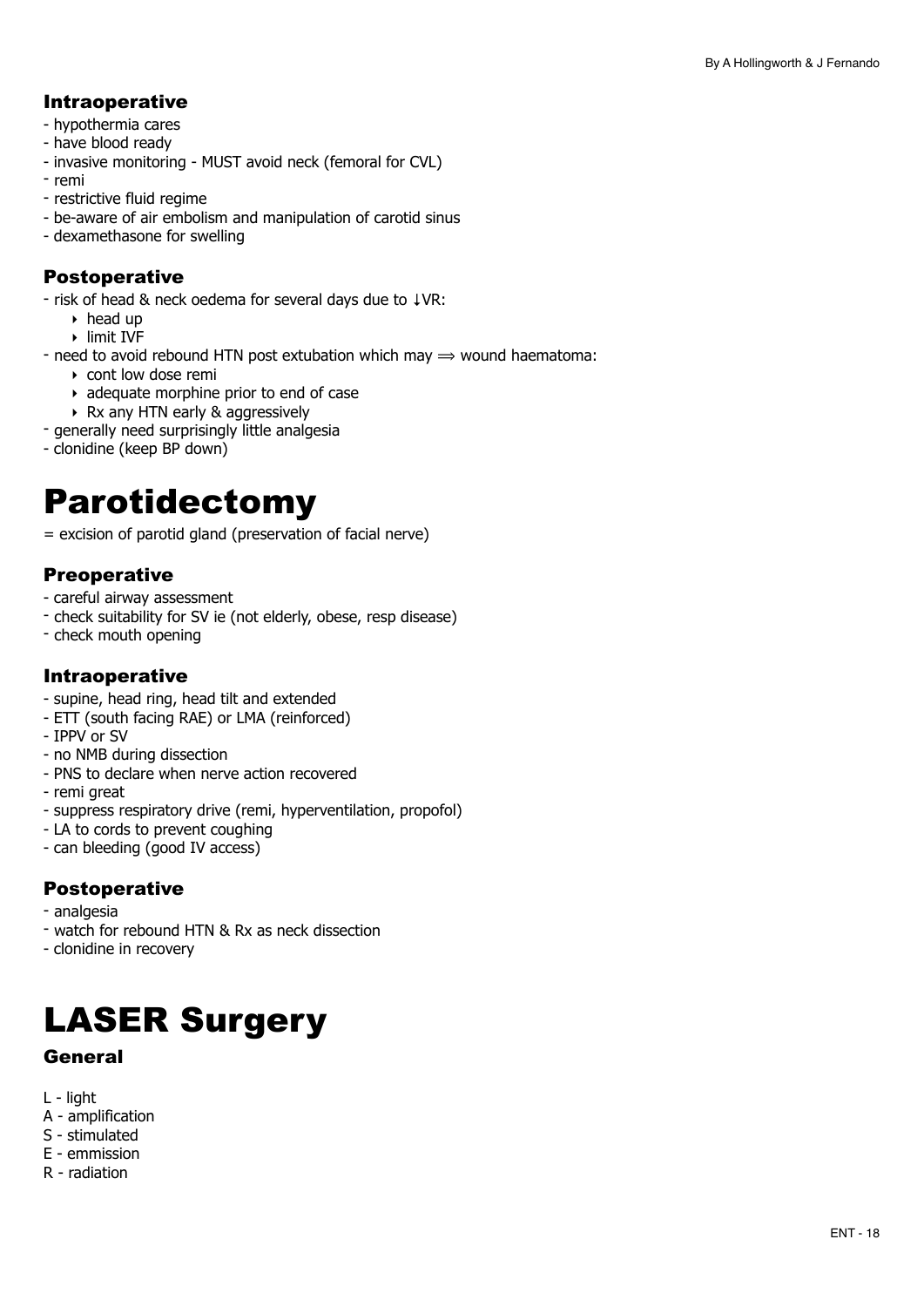- = intense beam of photons with energy capable of vaporising tissues.
- creation of laser requires:
	- ‣ energy source
	- ‣ lasing medium
	- ‣ optical resonater/outlet coupler
- process of laser creation:
	- ‣ light hits lasing medium molecules and excites them
	- ‣ proton is released and then reflected back into medium
	- $\cdot$  protons hit molecules of medium  $\Rightarrow$  release of further protons in a chain reaction
	- $\cdot$  these protons make up light emissions which is then managed into laser tube in certain way:
		- collimated = parallel output beam results in little energy loss
		- coherent = waves are all in phase resulting in little energy loss
		- monochromatic  $=$  all of same wave length
- effects of laser depends on the following effects:
	- ‣ photothermal predominant clinical effect

#### Types

| Laser          | Wavelength (nm) | <b>Pulse length</b> | <b>Uses</b>                | Colour            |
|----------------|-----------------|---------------------|----------------------------|-------------------|
| Carbon dioxide | 10,600          | continuous          | tissue cutting             | IR                |
| Neodymium-YAG  | 1064            | continuous          | coagulation                | IR                |
| Neodymium-YAG  | 1064            | 10 <sub>ns</sub>    | posterior capsulotomy      | Red               |
| Ruby           | 694             | $100$ mss           | tattoo removal             | Red               |
| Argon          | 488-514         | continuous          | coagulation                | <b>Blue/Green</b> |
| Excimer        | 308             | 10 <sub>ns</sub>    | photorefractive keratotomy | <b>Blue/Red</b>   |

#### Safety Aspects

• lasers are classified according to amount of damage they can cause:

- $\cdot$  class 1 = generally safe
- $\cdot$  class 2 = safe within the time of the blink reflex
- $\cdot$  class 3 = cause blindness after short exposure from mirrored surfaces
- $\cdot$  class 4 = unsafe even with reflection from non-mirrored surfaces
- $\cdot$  all medical lasers = class 4
- ∴ pt & operator should wear goggles

### Laser Safety Standards

#### ENVIRONMENT

- illuminated light displayed outside of theatre when laser on

PERSONNEL

- laser safety officer
- all aware of laser safety protocols
- special face masks  $\Rightarrow$  prevent contamination from aerosolised infectious material (papillomata)

#### EQUIPMENT

- medical instruments should have a matt finish (decreased risk of reflection)  $\rightarrow$  laser resistant ETT - silicon or rubber inner or coiled metal outer
- safety glasses with side shields
- effective smoke evacuation

#### PATIENT

- cover skin with absorbable non combustible drapes
- tape eyes closed & cover with moist swabs or matt metallic eye covers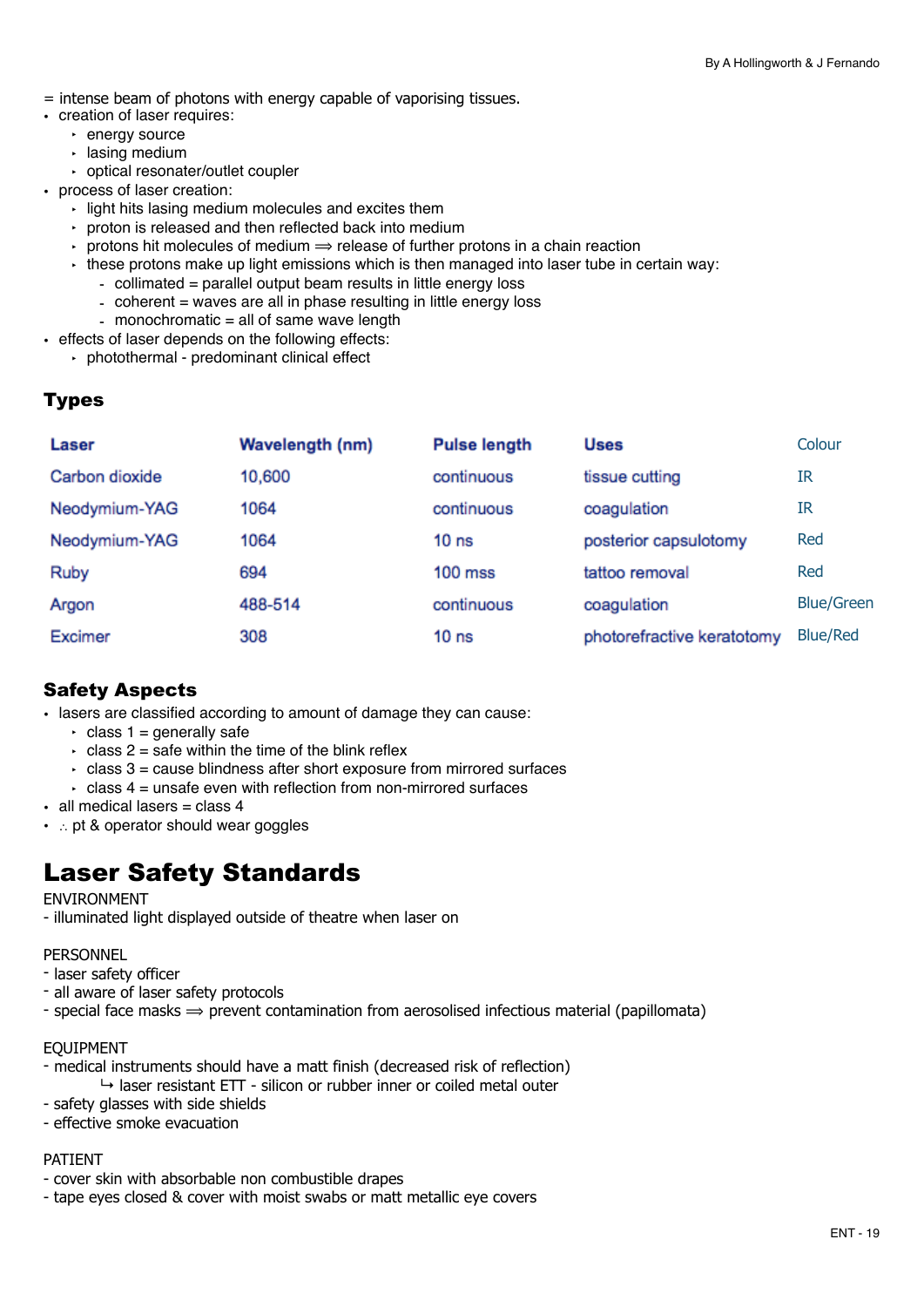- non-flammable skin preparation fluids

#### Anaesthetic Issues

- if being used in airway surgery -> use laser resistant tube or intermittent jet ventilation via bronchoscope (requires IV anaesthesia)

- 
- fill ETT tube cuff with saline +/- methylene blue - pack with saline soaked gauze
- low flow O2 or air
- airway fire management -> see viva notes

#### Risks

- to pt:
	- ‣ excessive burning
	- ‣ airway fire ensure 50m syringe of saline pre-filled
	- ‣ scar formation
	- ‣ visceral perforation
- to operator:
	- ‣ accident skin exposure
	- ‣ corneal or retinal burns
- anaesthetic risk:
	- ‣ burns/eye inj
		- $\cdot$  upper airway laser  $\Rightarrow$  ETT ignite  $\Rightarrow$  airway fire
- to **Lrisk:** 
	- ‣ damp swabs next to adjacent tissues
	- ‣ non combustable gases
	- ‣ goggles

### Specific Examples

#### Pulsed Dye Laser

- wavelength targets rbcs within blood vessels
- energy dissipated within dermis  $\Rightarrow$  minimal epidermal scarring
- Rx port wine stains
- children often have multiple Rxs under GA
- post op can be v painful

#### CO2 laser

- long wavelength
- preferentially absorbed by water
- target cells are heated to vaporisation by beam
- very shallow penetration ∴ can observe tissue damage
- Used facial surgery for wrinkles, vocal cord or airway lesions

#### Nd-YAG Laser

- transmitted through clear fluids & absorbed by dark matter
- penetrate to depth 1cm
- used in airway neoplasms, vasc malformations & ophthalmic surgery

# <span id="page-19-0"></span>Oesophageal Injury & Repair

### Management Options

- Temporising medical management:
	- ‣ NBM
	- ‣ Abx coverage
	- ‣ PPI
	- ‣ Parentral nutrition
	- ‣ close observation
- Stenting: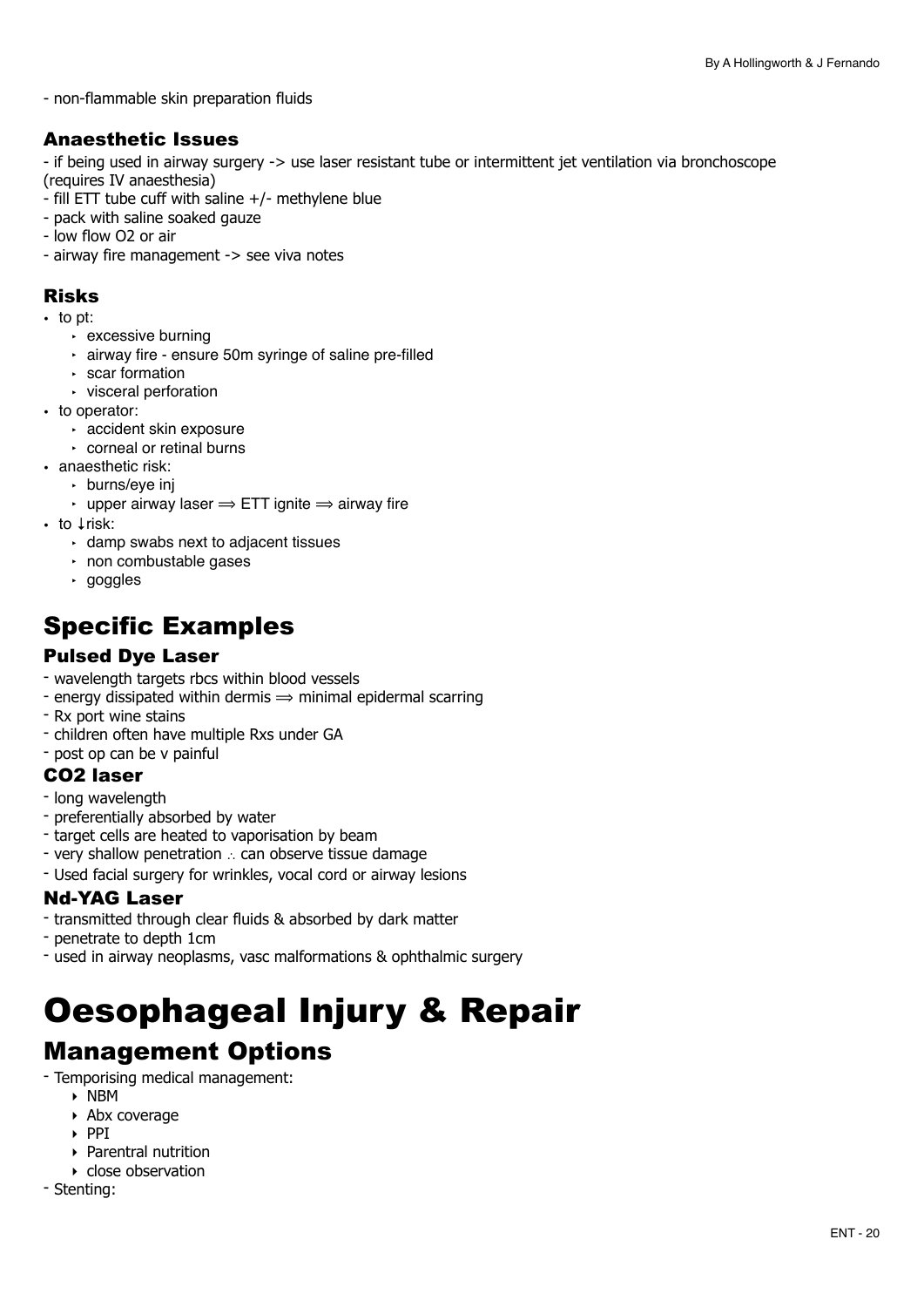- ‣ ↓ed complication & improving success rates
- ‣ temporary stent placed with removal 6-12 weeks later
- ‣ need to observe for stent migration
- Primary repair:
	- ‣ approach depends on rupture level:
		- neck local incision
		- mid Tx thorascopic or open approach
		- Low Tx midline abdo incision, larpascopic approach
	- ‣ closure may be made over draining T tube
		- $\rightarrow$  promotes healing without contamination as oesophagus-cutaneous fistula

#### **Preoperative**

- standard incl full r/v of radiological investigations

#### **Perioperative**

#### **Induction**

- DLT or BB to allow lung isolation for surgical access
- RSI as
	- ‣ ↑ed risk of aspiration
	- ‣ avoid coughing/straining risking further rupture
- place NG tube into upper oesophagus (above lesion)
	- $\rightarrow$  surgeon likely to manipulate later
- Invasive monitoring
- if critically ill consider Cardiac output monitoring & goal directed fluid therapy
- analgesia
	- ‣ neuraxial
	- ‣ PVBs
	- $\rightarrow$  remi intraop > morphine end of procedure

#### Postop

- early enteral feeding via NJ tube
- monitor for signs of leak:
	- ‣ acute CT or ultrasound
	- $\rightarrow$  2-3wks post repair = gastrografin swallow